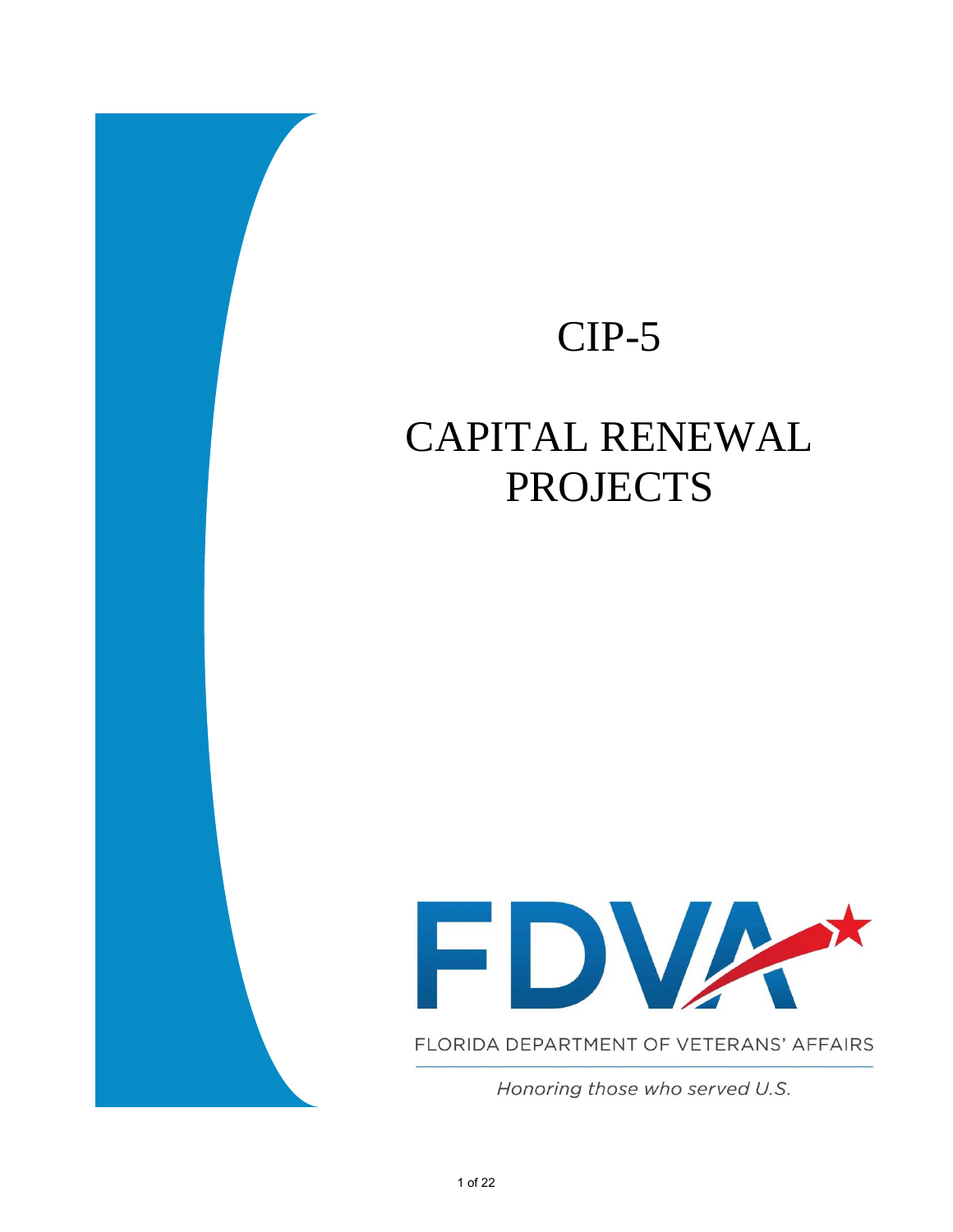|                                                                                                       |                                                                                                                                                                                                              |                                                                                                                                             | Agency: Department of Veterans' Affairs   LAS/PBS Budget Entity Code:                                               | 50100100                                                                                                                     |                                 |
|-------------------------------------------------------------------------------------------------------|--------------------------------------------------------------------------------------------------------------------------------------------------------------------------------------------------------------|---------------------------------------------------------------------------------------------------------------------------------------------|---------------------------------------------------------------------------------------------------------------------|------------------------------------------------------------------------------------------------------------------------------|---------------------------------|
|                                                                                                       | Service:                                                                                                                                                                                                     | <b>Veterans' Homes</b>                                                                                                                      | Appropriation Category Code:                                                                                        | 080859                                                                                                                       |                                 |
|                                                                                                       |                                                                                                                                                                                                              |                                                                                                                                             | <b>Agency Priority:</b>                                                                                             | 1                                                                                                                            |                                 |
|                                                                                                       | Project:Title:                                                                                                                                                                                               | Maintenance & Repair                                                                                                                        | LRPP Narrative Page:                                                                                                | 13                                                                                                                           |                                 |
| To be constructed by:                                                                                 |                                                                                                                                                                                                              |                                                                                                                                             |                                                                                                                     |                                                                                                                              |                                 |
| <b>Level of Aggregation:</b>                                                                          |                                                                                                                                                                                                              |                                                                                                                                             |                                                                                                                     |                                                                                                                              |                                 |
| $\Box$ Service                                                                                        |                                                                                                                                                                                                              |                                                                                                                                             | □ Institution/Campus (SUS/SBCC onl SVNH, Lake City, Florida<br><b>NAME</b>                                          |                                                                                                                              |                                 |
|                                                                                                       |                                                                                                                                                                                                              |                                                                                                                                             | Major Repair Project? (Y/N) (If Yes, complete Parts A, D & E; if No, complete Parts A, B & C.)                      |                                                                                                                              | N <sub>o</sub>                  |
|                                                                                                       |                                                                                                                                                                                                              |                                                                                                                                             | Critical Need? (Y/N) (If Yes, all funding must be requested in the first two fiscal years.)                         |                                                                                                                              | No                              |
|                                                                                                       |                                                                                                                                                                                                              |                                                                                                                                             | PART A: SYSTEM IDENTIFICATION FOR ENERGY ENERGY ENERGY THE ENERGY ENERGY ENERGY                                     |                                                                                                                              |                                 |
| <b>BUILDING SYSTEM GROUP</b><br>Annual group request? ____                                            |                                                                                                                                                                                                              |                                                                                                                                             | CENTRAL UTILITY SYSTEM GROUP<br>Annual group request? _____                                                         | <b>CODE AND LICENSURE</b><br><b>CORRECTION GROUPS</b>                                                                        |                                 |
| electrical<br>envelope<br>interior<br>mechanical<br>plumbing<br>roof<br>site<br>special<br>structural | $(BE)$ <sub>_______</sub><br>$(BX)$ _ X<br>$(BI)$ __ X<br>$(BM)$ $\_$ X<br>$(BP)$ <sub>______</sub><br>$(BR)$ <sub>_______</sub><br>$(BG)$ <sub>_______</sub><br>$(BD)$ $\_\ X$<br>$(BS)$ <sub>_______</sub> | cogeneration<br>cooling gen./distrib.<br>electric distrib.<br>heating gen./distrib.<br>landfill<br>water treat./distrib.<br>waste treatment | $(US)$ <sub>________</sub>                                                                                          | Licensure<br>Annual request? _____<br>Life Safety<br>Annual request? _____<br>Handicapped (LH) ____<br>Annual request? _____ | $(LC)$ <sub>_____</sub><br>(LS) |
|                                                                                                       | storage tanks                                                                                                                                                                                                | <b>SPECIAL SYSTEM GROUP</b><br>Annual group request? _____<br>energy conservation (SCX<br>(BX)                                              | <b>CAMPUS SYSTEM GROUP</b><br>Annual group request? _____<br>drainage/grounds<br>road system paving<br>other paving | Environmental (LE)<br>Annual request?<br>(CG)<br>$(CR)$ _X_<br>(CP)                                                          |                                 |

*NOTE: If at least three systems or at least two groups are to be repaired in a single project, it is a MAJOR REPAIR and Part D should be used. If three or more systems in a facility group are being repaired in separate projects within one group's general capital renewal request, it is NOT a MAJOR REPAIR and you will answer YES to "annual request" and complete Parts B and C.*

| Group/System    | <b>Fund Code</b> | FY 2013-14 | FY 2014-15 | FY 2015-16 | FY 2016-17 | FY 2017-18 |
|-----------------|------------------|------------|------------|------------|------------|------------|
| <b>Building</b> | 2692             | 530,000    | 188,500    | 40,000     | 150,000    | 110,000    |
| Central Utility |                  |            |            |            |            |            |
| Code $&$        |                  |            |            |            |            |            |
| Licensure       |                  |            |            |            |            |            |
| Special         |                  | 10,000     |            | 100,000    |            |            |
| Campus          |                  |            |            | 60,000     |            |            |
|                 |                  |            |            |            |            |            |
|                 |                  |            |            |            |            |            |
|                 |                  |            |            |            |            |            |
|                 |                  |            |            |            |            |            |
|                 | <b>TOTAL</b>     | 540,000    | 188,500    | 200,000    | 150,000    | 110,000    |
|                 |                  |            |            |            |            |            |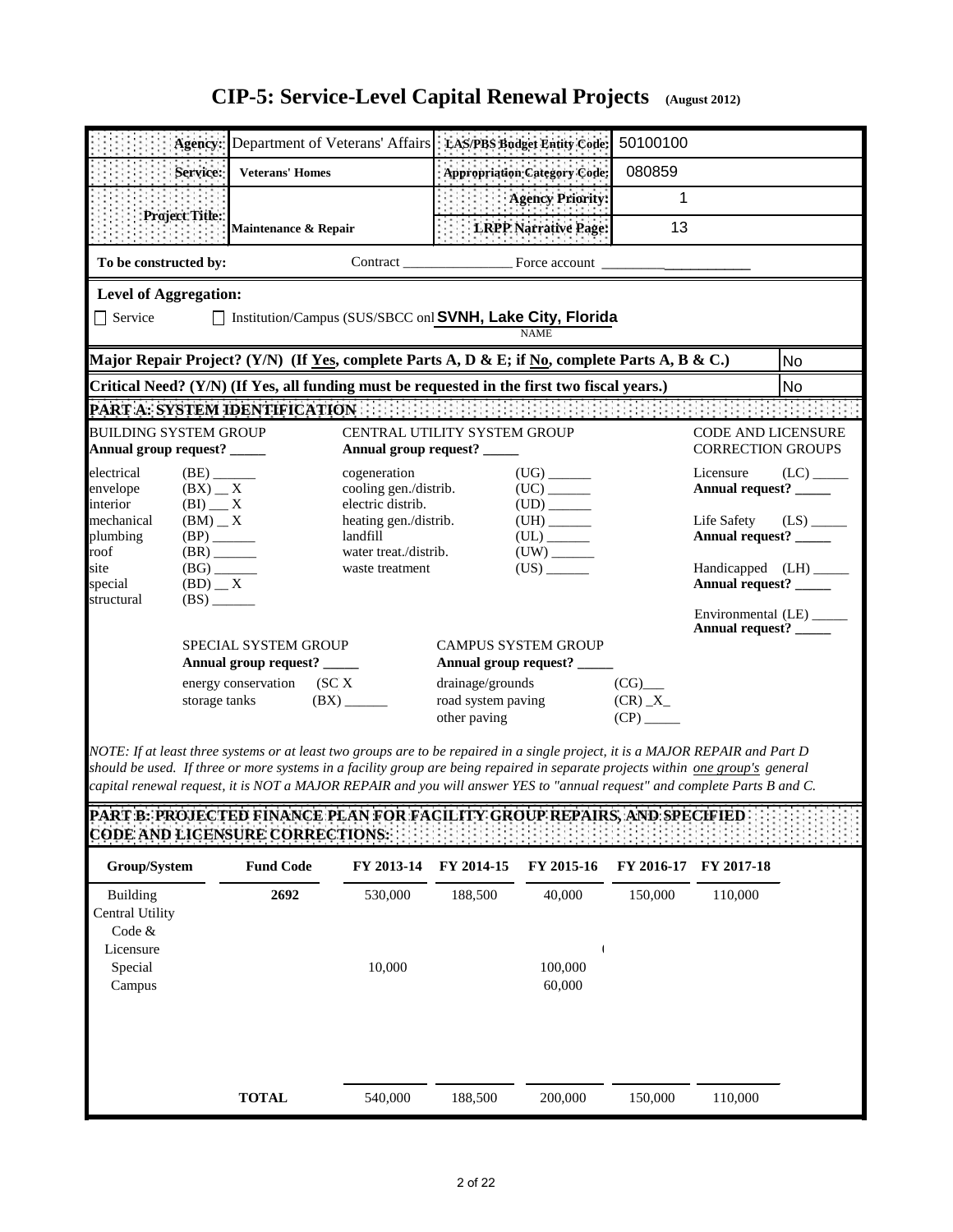| Project<br><b>Description</b>         | <b>DMS</b><br>Bldg.# | <b>Critical</b><br>Routine | FY 2013-14                                                                                                     | FY 2014-15 | FY 2015-16                    |            | FY 2016-17 FY 2017-18 |
|---------------------------------------|----------------------|----------------------------|----------------------------------------------------------------------------------------------------------------|------------|-------------------------------|------------|-----------------------|
| Interior                              | AO2552               |                            | 25,000                                                                                                         | 128,500    | 25,000                        |            |                       |
| Mechanical                            | AO2552               |                            | 450,000                                                                                                        | 60,000     | 15,000                        | 150,000    |                       |
| Plumbing                              | AO2552               |                            |                                                                                                                |            |                               |            |                       |
| Roof                                  | AO2552               |                            |                                                                                                                |            |                               |            |                       |
| Special                               | AO2552               |                            | 35,000                                                                                                         |            | 100,000                       |            | 60,000                |
| Drainage                              | AO2552               |                            |                                                                                                                |            |                               |            |                       |
| Grounds                               | AO2552               |                            |                                                                                                                |            |                               |            |                       |
| <b>Road Paving</b>                    | AO2552               |                            |                                                                                                                |            | 60,000                        |            |                       |
| Envelope<br>Energy                    | AO2552<br>AO2552     |                            | 20,000<br>10,000                                                                                               |            |                               |            | 50,000                |
|                                       |                      |                            |                                                                                                                |            |                               |            |                       |
|                                       |                      |                            | PART D. SCHEDULE OF MAJOR REPAIRS AND COMPONENT FINANCING:<br>BUILDING / FACILITY IDENTIFICATION / DESCRIPTION |            |                               |            | COUNTY                |
|                                       |                      |                            | LRPP NARRATIVE PAGE ON WHICH PROJECT IS DESCRIBED ____________                                                 |            |                               |            |                       |
| <b>Schedule of Project Components</b> |                      |                            |                                                                                                                |            | <b>Estimated Expenditures</b> |            |                       |
| (Component/Fund Code)                 |                      |                            | FY 2013-14                                                                                                     | FY 2014-15 | FY 2015-16                    | FY 2016-17 | FY 2017-18            |
|                                       |                      |                            |                                                                                                                |            |                               |            |                       |
|                                       |                      |                            |                                                                                                                |            |                               |            |                       |
|                                       |                      |                            |                                                                                                                |            |                               |            |                       |
|                                       |                      |                            |                                                                                                                |            |                               |            |                       |
|                                       |                      |                            |                                                                                                                |            |                               |            |                       |
|                                       |                      |                            |                                                                                                                |            |                               |            |                       |
|                                       |                      |                            |                                                                                                                |            |                               |            |                       |
|                                       |                      |                            |                                                                                                                |            |                               |            |                       |
| Total: All Costs by Fund Code         |                      | <b>Fund Code</b>           | FY 2013-14                                                                                                     | FY 2014-15 | FY 2015-16                    | FY 2016-17 | FY 2017-18            |
|                                       |                      |                            |                                                                                                                |            |                               |            |                       |
|                                       |                      | <b>TOTAL</b>               |                                                                                                                |            |                               |            |                       |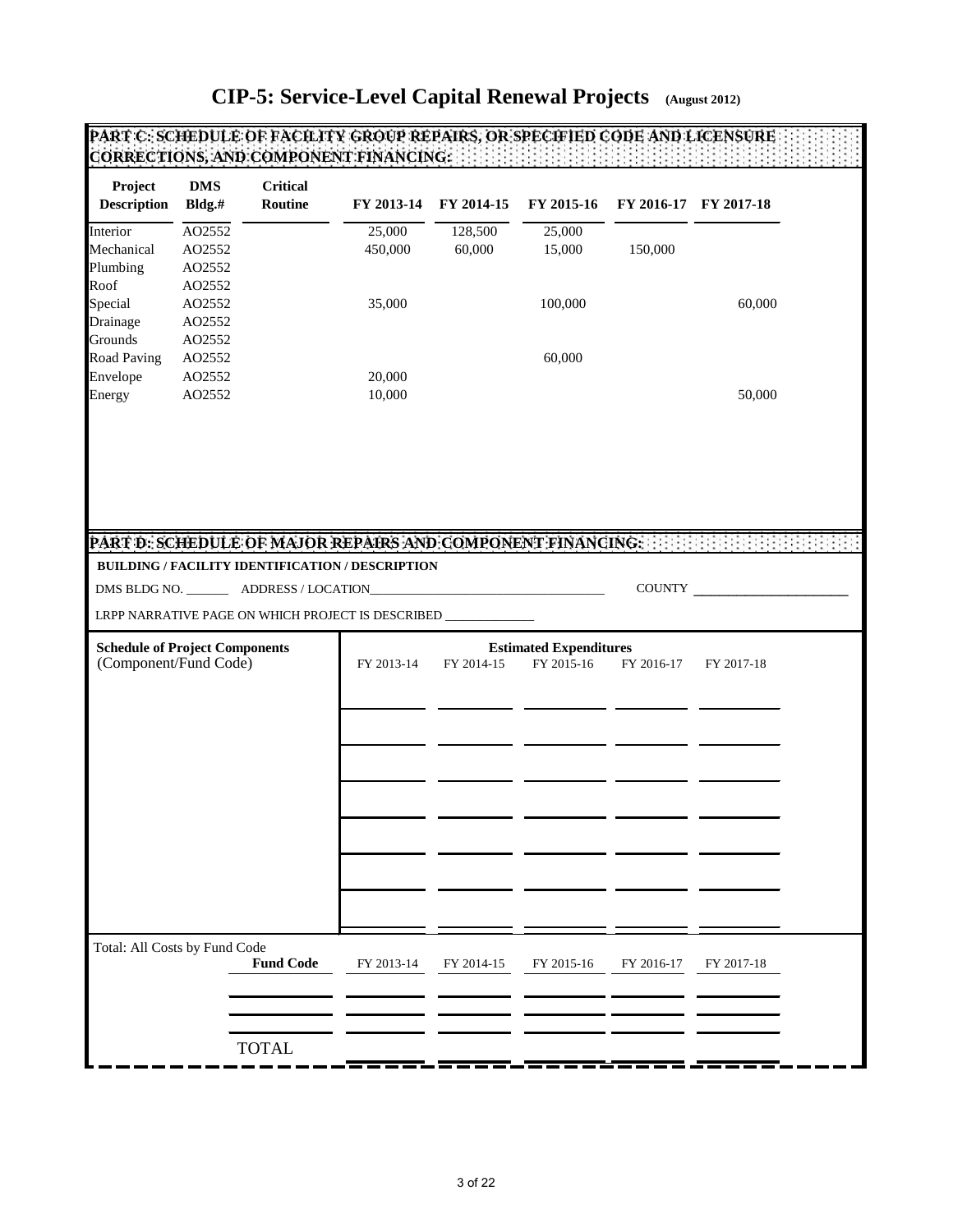| <b>Incremental Facility</b><br><b>Maintenance Costs</b> | Fund<br>Code     | FY 2013-14 | FY 2014-15 | FY 2015-16 | FY 2016-17 | FY 2017-18 |  |
|---------------------------------------------------------|------------------|------------|------------|------------|------------|------------|--|
| Salaries & Benefits                                     |                  |            |            |            |            |            |  |
|                                                         | ${\tt SUBTOTAL}$ |            |            |            |            |            |  |
| <b>OPS</b>                                              |                  |            |            |            |            |            |  |
|                                                         | ${\tt SUBTOTAL}$ |            |            |            |            |            |  |
| Expenses                                                |                  |            |            |            |            |            |  |
|                                                         | ${\tt SUBTOTAL}$ |            |            |            |            |            |  |
| Other (specify)                                         |                  |            |            |            |            |            |  |
|                                                         | ${\tt SUBTOTAL}$ |            |            |            |            |            |  |
| <b>Fund Totals</b>                                      |                  |            |            |            |            |            |  |
|                                                         | <b>TOTAL</b>     |            |            |            |            |            |  |
| <b>Incremental</b><br><b>Utility Costs</b>              |                  |            |            |            |            |            |  |
| Other (specify)                                         |                  |            |            |            |            |            |  |
|                                                         | <b>TOTAL</b>     |            |            |            |            |            |  |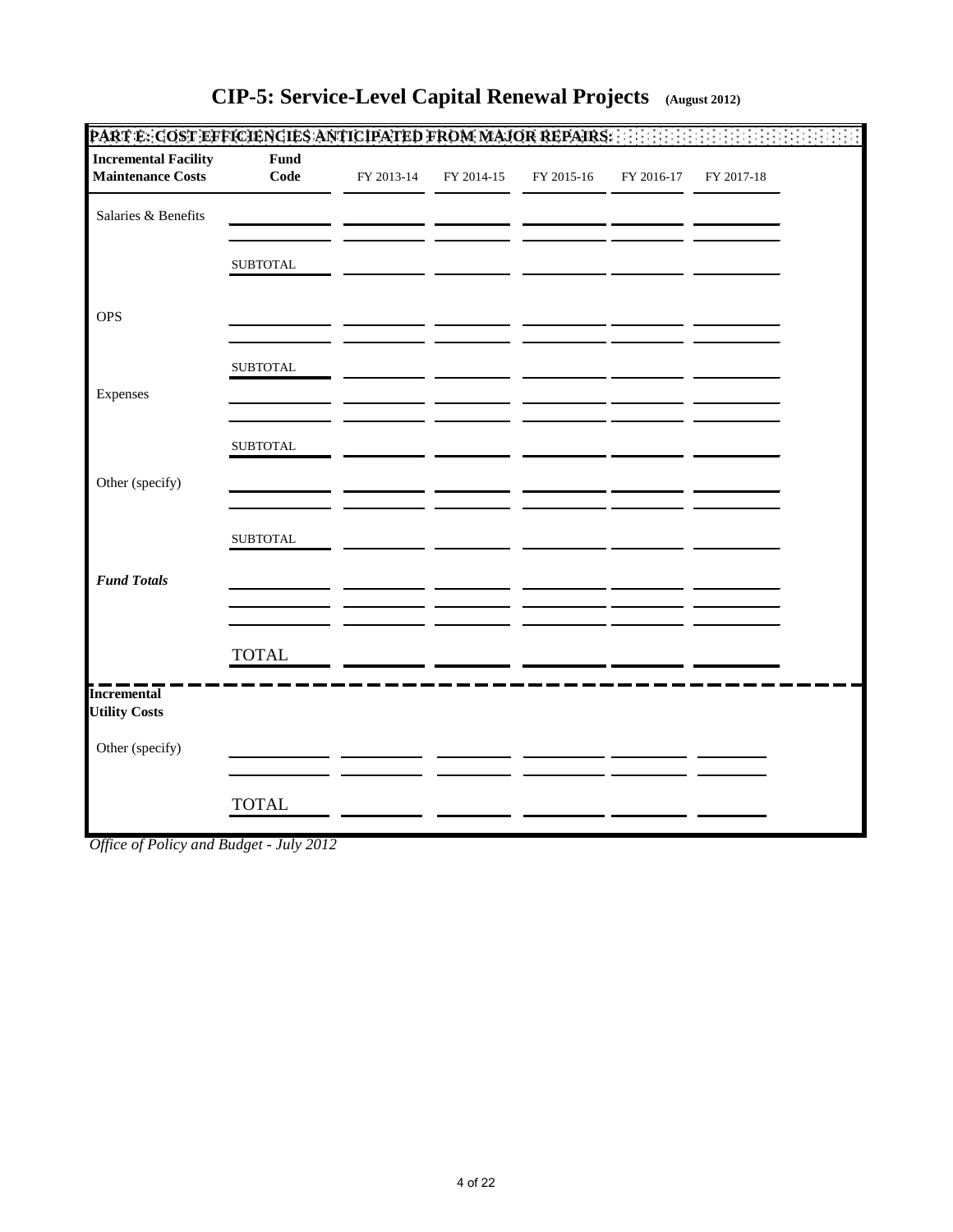|                                                                              |                                                                                                        |                                                      |                                                                                                                                             | Agency: Department of Veterans' Affairs   LAS/PBS Budget Entity Code:                                          | 50100100           |                                                                                                             |      |
|------------------------------------------------------------------------------|--------------------------------------------------------------------------------------------------------|------------------------------------------------------|---------------------------------------------------------------------------------------------------------------------------------------------|----------------------------------------------------------------------------------------------------------------|--------------------|-------------------------------------------------------------------------------------------------------------|------|
|                                                                              | Service:                                                                                               | <b>Veterans' Homes</b>                               |                                                                                                                                             | Appropriation Category Code:                                                                                   | 080859             |                                                                                                             |      |
|                                                                              |                                                                                                        |                                                      |                                                                                                                                             | Agency Priority:                                                                                               | 1                  |                                                                                                             |      |
|                                                                              | Project Title:                                                                                         | Maintenance & Repair                                 |                                                                                                                                             | LRPP Narrative Page:                                                                                           | 13                 |                                                                                                             |      |
| To be constructed by:                                                        |                                                                                                        |                                                      |                                                                                                                                             | Contract Force account                                                                                         |                    |                                                                                                             |      |
| <b>Level of Aggregation:</b><br>$\Box$ Service                               |                                                                                                        |                                                      |                                                                                                                                             | □ Institution/Campus (SUS/SBCC onl SVNH, Daytona Beach, Florida<br><b>NAME</b>                                 |                    |                                                                                                             |      |
|                                                                              |                                                                                                        |                                                      |                                                                                                                                             | Major Repair Project? (Y/N) (If Yes, complete Parts A, D & E; if No, complete Parts A, B & C.)                 |                    |                                                                                                             | No.  |
|                                                                              |                                                                                                        |                                                      |                                                                                                                                             | Critical Need? (Y/N) (If Yes, all funding must be requested in the first two fiscal years.)                    |                    |                                                                                                             | No   |
|                                                                              |                                                                                                        |                                                      |                                                                                                                                             |                                                                                                                |                    |                                                                                                             |      |
| <b>BUILDING SYSTEM GROUP</b><br>Annual group request? _____                  |                                                                                                        |                                                      | Annual group request? _____                                                                                                                 | CENTRAL UTILITY SYSTEM GROUP                                                                                   |                    | <b>CODE AND LICENSURE</b><br><b>CORRECTION GROUPS</b>                                                       |      |
| electrical<br>envelope<br>interior<br>mechanical<br>plumbing<br>roof<br>site | (BE)<br>$(BX)_{--}$<br>$(BI)$ $X$<br>$(BM)$ $\_\ X$<br>$(BP)$ $\_\_$ X<br>$(BR)$ <sub>__</sub><br>(BG) |                                                      | cogeneration<br>cooling gen./distrib.<br>electric distrib.<br>heating gen./distrib.<br>landfill<br>water treat./distrib.<br>waste treatment | $(UG)$ <sub>______</sub><br>$(UC)$ <sub>_______</sub><br>$(UH)$ <sub>______</sub><br>$(UL)$ <sub>_______</sub> |                    | Licensure<br>Annual request? _____<br>Life Safety $(LS)$<br>Annual request? _____<br>Handicapped (LH) _____ | (LC) |
| special<br>structural                                                        | $(BD)$ $\_\ X$<br>$(BS)$ <sub>_______</sub>                                                            | <b>SPECIAL SYSTEM GROUP</b><br>Annual group request? |                                                                                                                                             | <b>CAMPUS SYSTEM GROUP</b><br>Annual group request? _____                                                      |                    | Annual request? _____<br>Environmental (LE) _____<br>Annual request? _____                                  |      |
|                                                                              | storage tanks                                                                                          | energy conservation (SC <sub>X</sub>                 | (BX)                                                                                                                                        | drainage/grounds<br>road system paving                                                                         | $(CG)$ $X$<br>(CR) |                                                                                                             |      |

*NOTE: If at least three systems or at least two groups are to be repaired in a single project, it is a MAJOR REPAIR and Part D should be used. If three or more systems in a facility group are being repaired in separate projects within one group's general capital renewal request, it is NOT a MAJOR REPAIR and you will answer YES to "annual request" and complete Parts B and C.*

**PART B: PROJECTED FINANCE PLAN FOR FACILITY GROUP REPAIRS, AND SPECIFIED CODE AND LICENSURE CORRECTIONS:**

other paving  $(CP)$  \_\_\_\_X\_

| Group/System    | <b>Fund Code</b> | FY 2013-14 | FY 2014-15 | FY 2015-16               | FY 2016-17 FY 2017-18 |         |
|-----------------|------------------|------------|------------|--------------------------|-----------------------|---------|
| <b>Building</b> | 2692             | 22,000     | 52,000     | 102,500                  | 35,000                |         |
| Central Utility |                  |            |            |                          |                       |         |
| Code $&$        |                  |            |            |                          |                       |         |
| Licensure       |                  |            |            |                          |                       |         |
| Special         |                  | 10,000     |            | $\overline{\phantom{a}}$ |                       |         |
| Campus          |                  |            |            |                          |                       |         |
|                 |                  | 350,000    |            | $\overline{\phantom{a}}$ | 65,000                | 150,000 |
|                 |                  |            |            |                          |                       |         |
|                 |                  |            |            |                          |                       |         |
|                 |                  |            |            |                          |                       |         |
|                 |                  |            |            |                          |                       |         |
|                 | <b>TOTAL</b>     | 382,000    | 52,000     | 102,500                  | 100,000               | 150,000 |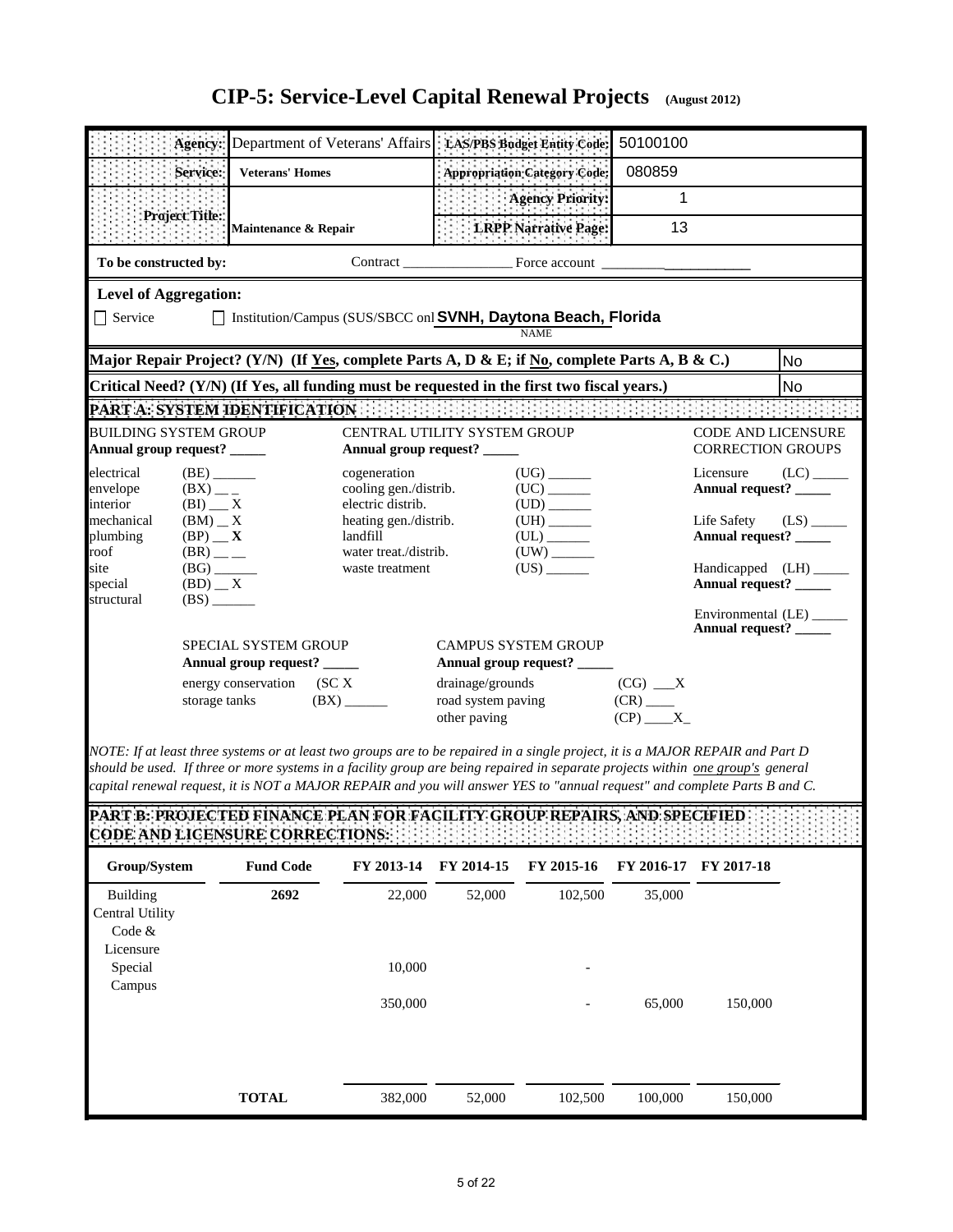| Project<br><b>Description</b>                                  | <b>DMS</b><br>Bldg.#                 | <b>Critical</b><br>Routine |                                                                                                                | FY 2013-14 FY 2014-15 | FY 2015-16                                  | FY 2016-17 FY 2017-18 |            |  |
|----------------------------------------------------------------|--------------------------------------|----------------------------|----------------------------------------------------------------------------------------------------------------|-----------------------|---------------------------------------------|-----------------------|------------|--|
| Interior<br>Mechanical<br>Plumbing                             | AO3685<br>AO3685<br>AO3685           |                            | 22,000                                                                                                         | 52,000                | 102,500                                     | 15,000                |            |  |
| Roof<br>Special<br>Drainage                                    | AO3685<br>AO3685<br>AO3685           |                            |                                                                                                                |                       |                                             | 20,000                |            |  |
| Grounds<br><b>Road Paving</b><br>Envelope<br>Energy            | AO3685<br>AO3685<br>AO3685<br>AO3685 |                            | 350,000<br>10,000                                                                                              |                       |                                             | 15,000<br>50,000      | 150,000    |  |
|                                                                |                                      |                            |                                                                                                                |                       |                                             |                       |            |  |
|                                                                |                                      |                            | PART D: SCHEDULE OF MAJOR REPAIRS AND COMPONENT FINANCING:<br>BUILDING / FACILITY IDENTIFICATION / DESCRIPTION |                       |                                             |                       |            |  |
|                                                                |                                      |                            | LRPP NARRATIVE PAGE ON WHICH PROJECT IS DESCRIBED ____________                                                 |                       |                                             |                       | COUNTY     |  |
| <b>Schedule of Project Components</b><br>(Component/Fund Code) |                                      |                            | FY 2013-14                                                                                                     | FY 2014-15            | <b>Estimated Expenditures</b><br>FY 2015-16 | FY 2016-17            | FY 2017-18 |  |
|                                                                |                                      |                            |                                                                                                                |                       |                                             |                       |            |  |
|                                                                |                                      |                            |                                                                                                                |                       |                                             |                       |            |  |
|                                                                |                                      |                            |                                                                                                                |                       |                                             |                       |            |  |
|                                                                |                                      |                            |                                                                                                                |                       |                                             |                       |            |  |
|                                                                |                                      |                            |                                                                                                                |                       |                                             |                       |            |  |
| Total: All Costs by Fund Code                                  |                                      | <b>Fund Code</b>           | FY 2013-14                                                                                                     | FY 2014-15            | FY 2015-16                                  | FY 2016-17            | FY 2017-18 |  |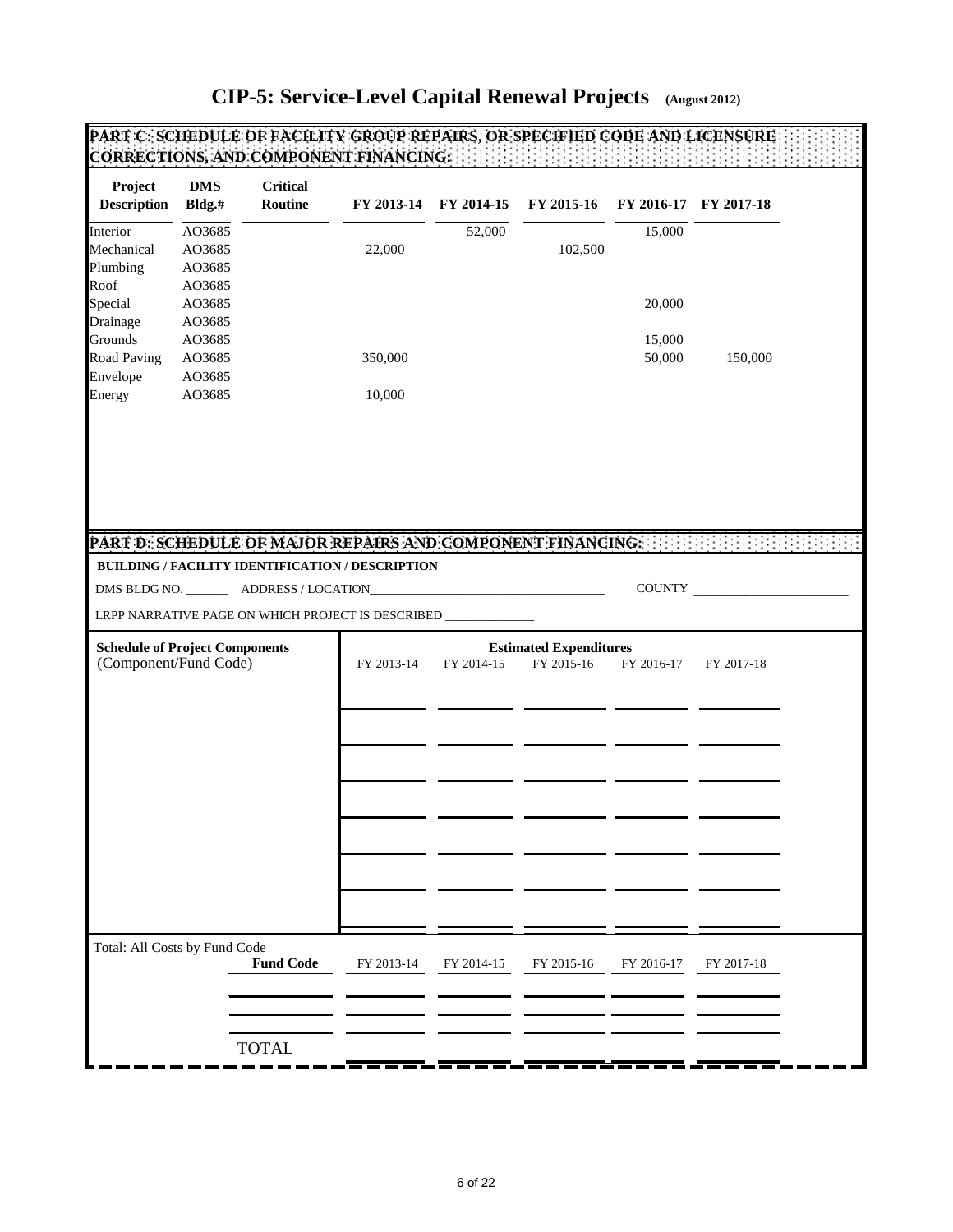| <b>Incremental Facility</b><br><b>Maintenance Costs</b> | Fund<br>Code     | FY 2013-14 | FY 2014-15 | FY 2015-16 | FY 2016-17 | FY 2017-18 |  |
|---------------------------------------------------------|------------------|------------|------------|------------|------------|------------|--|
| Salaries & Benefits                                     |                  |            |            |            |            |            |  |
|                                                         | ${\tt SUBTOTAL}$ |            |            |            |            |            |  |
| <b>OPS</b>                                              |                  |            |            |            |            |            |  |
|                                                         | ${\tt SUBTOTAL}$ |            |            |            |            |            |  |
| Expenses                                                |                  |            |            |            |            |            |  |
|                                                         | ${\tt SUBTOTAL}$ |            |            |            |            |            |  |
| Other (specify)                                         |                  |            |            |            |            |            |  |
|                                                         | ${\tt SUBTOTAL}$ |            |            |            |            |            |  |
| <b>Fund Totals</b>                                      |                  |            |            |            |            |            |  |
|                                                         | <b>TOTAL</b>     |            |            |            |            |            |  |
| <b>Incremental</b><br><b>Utility Costs</b>              |                  |            |            |            |            |            |  |
| Other (specify)                                         |                  |            |            |            |            |            |  |
|                                                         | <b>TOTAL</b>     |            |            |            |            |            |  |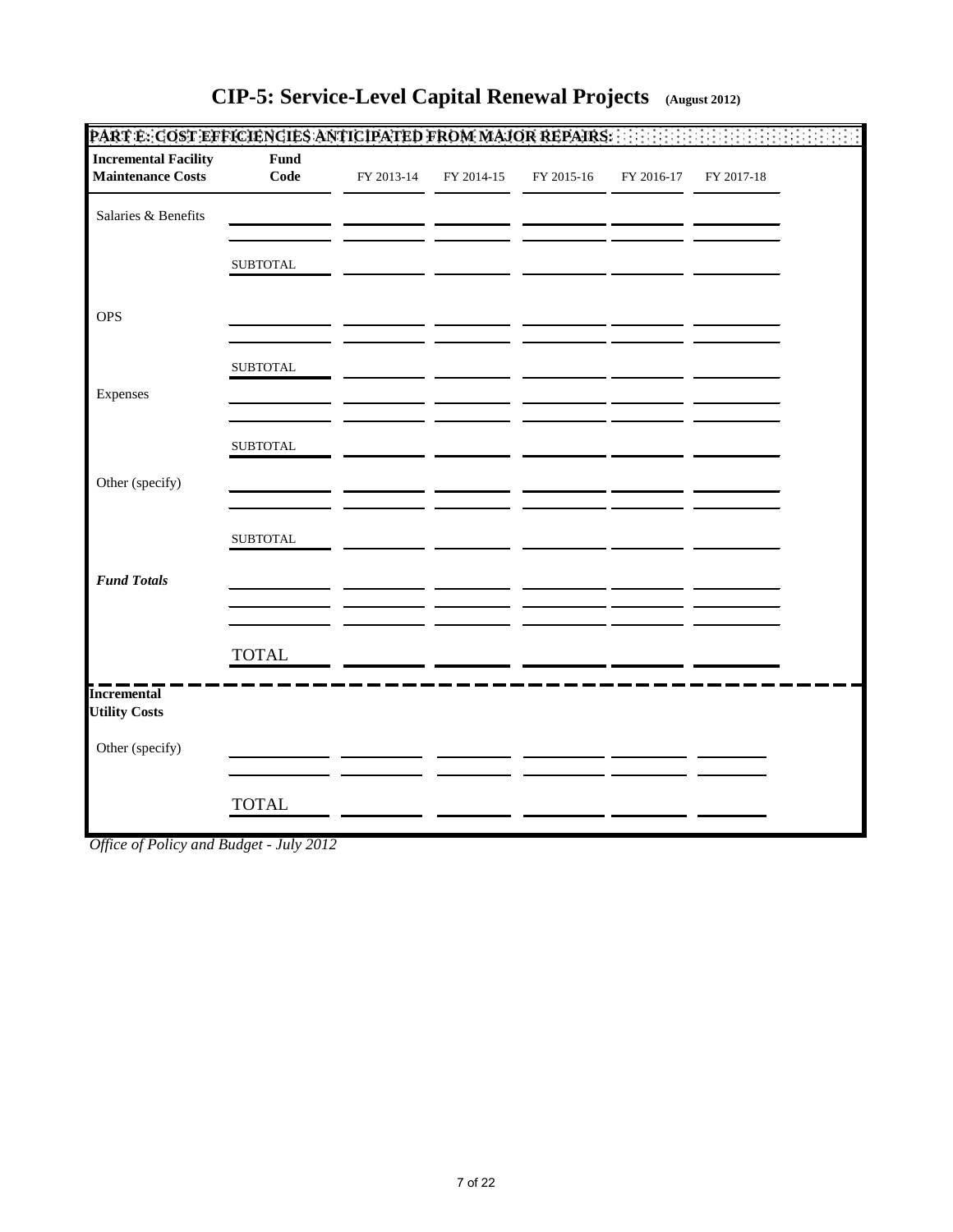|                                                                         |                                                                  |                                                            |                                                            | Agency: Department of Veterans' Affairs : LAS/PBS Budget Entity Code:                          | 50100100 |                                                       |      |
|-------------------------------------------------------------------------|------------------------------------------------------------------|------------------------------------------------------------|------------------------------------------------------------|------------------------------------------------------------------------------------------------|----------|-------------------------------------------------------|------|
|                                                                         | Service:                                                         | <b>Veterans' Homes</b>                                     |                                                            | Appropriation Category Code:                                                                   | 080859   |                                                       |      |
|                                                                         |                                                                  |                                                            |                                                            | <b>Agency Priority:</b>                                                                        | 1        |                                                       |      |
|                                                                         | Project Title:                                                   | Maintenance & Repair                                       |                                                            | <b>LRPP Narrative Page:</b>                                                                    | 13       |                                                       |      |
| To be constructed by:                                                   |                                                                  |                                                            |                                                            | Contract Force account                                                                         |          |                                                       |      |
| <b>Level of Aggregation:</b>                                            |                                                                  |                                                            |                                                            |                                                                                                |          |                                                       |      |
| $\Box$ Service                                                          |                                                                  |                                                            |                                                            | □ Institution/Campus (SUS/SBCC onl SVNH, Land of Lakes Florida<br><b>NAME</b>                  |          |                                                       |      |
|                                                                         |                                                                  |                                                            |                                                            | Major Repair Project? (Y/N) (If Yes, complete Parts A, D & E; if No, complete Parts A, B & C.) |          |                                                       | No   |
|                                                                         |                                                                  |                                                            |                                                            | Critical Need? (Y/N) (If Yes, all funding must be requested in the first two fiscal years.)    |          |                                                       | No   |
|                                                                         |                                                                  |                                                            | PART A: SYSTEM IDENTIFICATION                              |                                                                                                |          |                                                       |      |
| <b>BUILDING SYSTEM GROUP</b><br>Annual group request? _____             |                                                                  |                                                            | Annual group request?                                      | CENTRAL UTILITY SYSTEM GROUP                                                                   |          | <b>CODE AND LICENSURE</b><br><b>CORRECTION GROUPS</b> |      |
| electrical<br>envelope<br>interior                                      | $(BE)$ <sub>________</sub><br>$(BX)$ <sub>--</sub><br>$(BI)$ $X$ |                                                            | cogeneration<br>cooling gen./distrib.<br>electric distrib. | $(UC)$ <sub>_______</sub>                                                                      |          | Licensure<br>Annual request? _____                    | (LC) |
| mechanical<br>plumbing<br>roof                                          | $(BM)$ $\_\ X$<br>$(BP)$ <sub>______</sub><br>$(BR)$ $\_\ X$     |                                                            | heating gen./distrib.<br>landfill<br>water treat./distrib. | $(UH)$ <sub>_______</sub><br>$(UL)$ <sub>________</sub><br>$(UW)$ <sub>______</sub>            |          | Life Safety<br>Annual request? _____                  | (LS) |
| site<br>special<br>structural                                           | $(BG)$ <sub>_______</sub><br>$(BD)$ $\_\ X$<br>(BS)              |                                                            | waste treatment                                            | $(US)$ <sub>_______</sub>                                                                      |          | Handicapped (LH) _____<br>Annual request? _____       |      |
|                                                                         |                                                                  |                                                            |                                                            |                                                                                                |          | Environmental (LE)<br>Annual request? _____           |      |
|                                                                         |                                                                  | <b>SPECIAL SYSTEM GROUP</b><br>Annual group request? _____ |                                                            | <b>CAMPUS SYSTEM GROUP</b><br>Annual group request? _____                                      |          |                                                       |      |
| energy conservation<br>SCX<br>storage tanks<br>$(BX)$ <sub>______</sub> |                                                                  | drainage/grounds<br>road system paving<br>other paving     | (CG) X<br>(CR) X                                           |                                                                                                |          |                                                       |      |

*NOTE: If at least three systems or at least two groups are to be repaired in a single project, it is a MAJOR REPAIR and Part D should be used. If three or more systems in a facility group are being repaired in separate projects within one group's general capital renewal request, it is NOT a MAJOR REPAIR and you will answer YES to "annual request" and complete Parts B and C.*

| Group/System    | <b>Fund Code</b> | FY 2013-14 | FY 2014-15 | FY 2015-16 | FY 2016-17 | FY 2017-18 |
|-----------------|------------------|------------|------------|------------|------------|------------|
| Building        | 2692             | 229,000    | 143,000    | 46,000     | 450,000    | 150,000    |
| Central Utility |                  |            |            |            |            |            |
| Code $&$        |                  |            |            |            |            |            |
| Licensure       |                  |            |            |            |            |            |
| Special         |                  | 10,000     |            |            |            |            |
| Campus          |                  | 20,000     | 7,000      |            |            |            |
|                 |                  |            |            |            |            |            |
|                 |                  |            |            |            |            |            |
|                 |                  |            |            |            |            |            |
|                 |                  |            |            |            |            |            |
|                 | <b>TOTAL</b>     | 259,000    | 150,000    | 46,000     | 450,000    | 150,000    |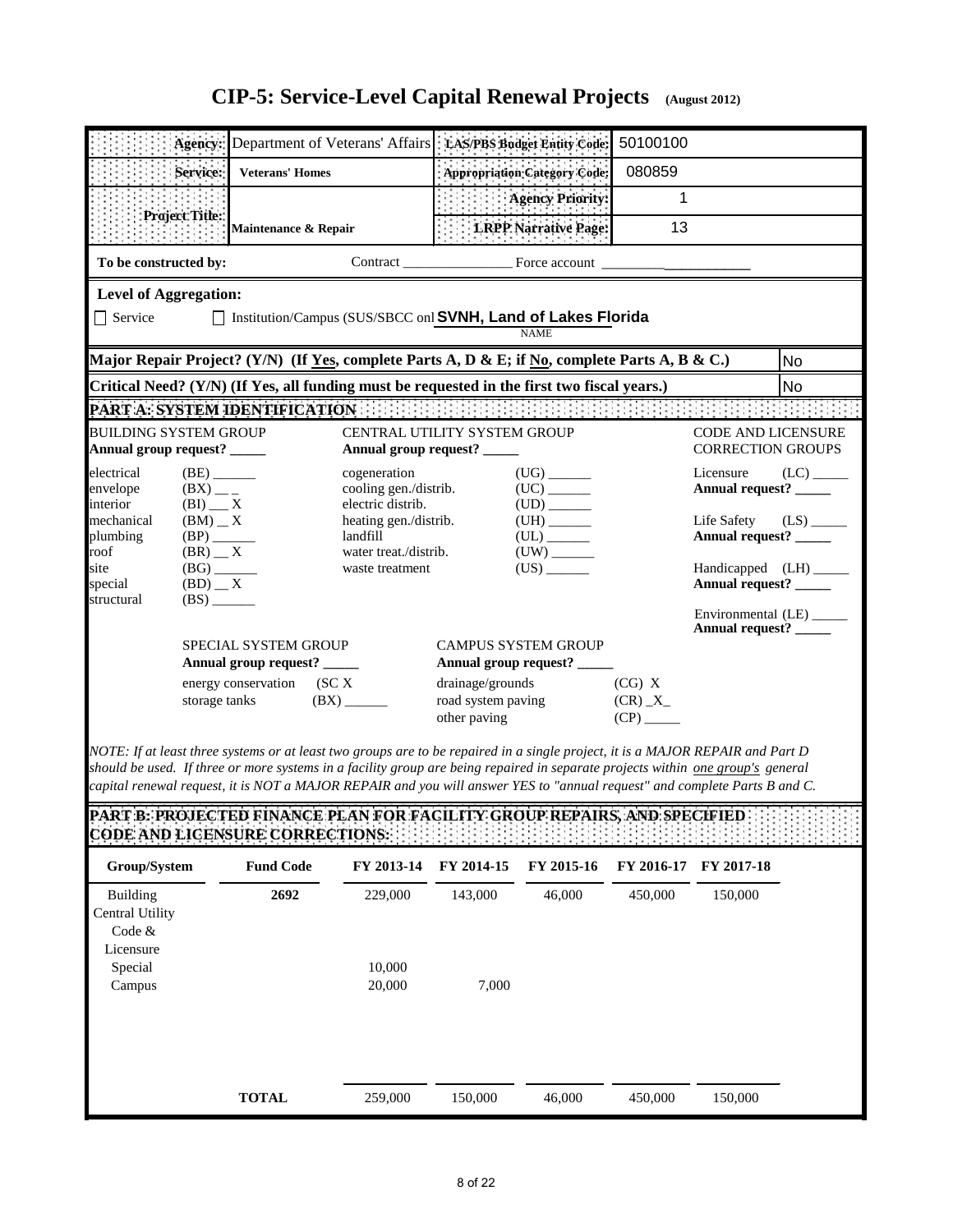|                                                                |                            | PART C: SCHEDULE OF FACILITY GROUP REPAIRS, OR SPECIFIED CODE AND LICENSURE:<br>CORRECTIONS, AND COMPONENT FINANCING: |                 |            |            |            |                       |  |
|----------------------------------------------------------------|----------------------------|-----------------------------------------------------------------------------------------------------------------------|-----------------|------------|------------|------------|-----------------------|--|
| Project<br><b>Description</b>                                  | <b>DMS</b><br>Bldg.#       | <b>Critical</b><br>Routine                                                                                            | FY 2013-14      | FY 2014-15 | FY 2015-16 |            | FY 2016-17 FY 2017-18 |  |
| Interior<br>Mechanical                                         | AO2552<br>AO2552           |                                                                                                                       | 229,000         | 43,000     | 28,000     | 450,000    | 150,000               |  |
| Plumbing<br>Roof<br>Special                                    | AO2552<br>AO2552<br>AO2552 |                                                                                                                       |                 | 100,000    | 18,000     |            |                       |  |
| Drainage<br>Grounds                                            | AO2552<br>AO2552           |                                                                                                                       | 5,000           |            |            |            |                       |  |
| <b>Road Paving</b><br>Energy                                   | AO2552<br>AO2552           |                                                                                                                       | 5,000<br>20,000 | 7,000      |            |            |                       |  |
|                                                                |                            |                                                                                                                       |                 |            |            |            |                       |  |
|                                                                |                            |                                                                                                                       |                 |            |            |            |                       |  |
|                                                                |                            |                                                                                                                       |                 |            |            |            |                       |  |
|                                                                |                            | PART D: SCHEDULE OF MAJOR REPAIRS AND COMPONENT FINANCING: :::::<br>BUILDING / FACILITY IDENTIFICATION / DESCRIPTION  |                 |            |            |            |                       |  |
|                                                                |                            | LRPP NARRATIVE PAGE ON WHICH PROJECT IS DESCRIBED __________                                                          |                 |            |            |            | COUNTY                |  |
| <b>Schedule of Project Components</b><br>(Component/Fund Code) |                            |                                                                                                                       | FY 2013-14      | FY 2017-18 |            |            |                       |  |
|                                                                |                            |                                                                                                                       |                 |            |            |            |                       |  |
|                                                                |                            |                                                                                                                       |                 |            |            |            |                       |  |
|                                                                |                            |                                                                                                                       |                 |            |            |            |                       |  |
|                                                                |                            |                                                                                                                       |                 |            |            |            |                       |  |
|                                                                |                            |                                                                                                                       |                 |            |            |            |                       |  |
|                                                                |                            |                                                                                                                       |                 |            |            |            |                       |  |
| Total: All Costs by Fund Code                                  |                            | <b>Fund Code</b>                                                                                                      | FY 2013-14      | FY 2014-15 | FY 2015-16 | FY 2016-17 | FY 2017-18            |  |
|                                                                |                            |                                                                                                                       |                 |            |            |            |                       |  |
|                                                                |                            | <b>TOTAL</b>                                                                                                          |                 |            |            |            |                       |  |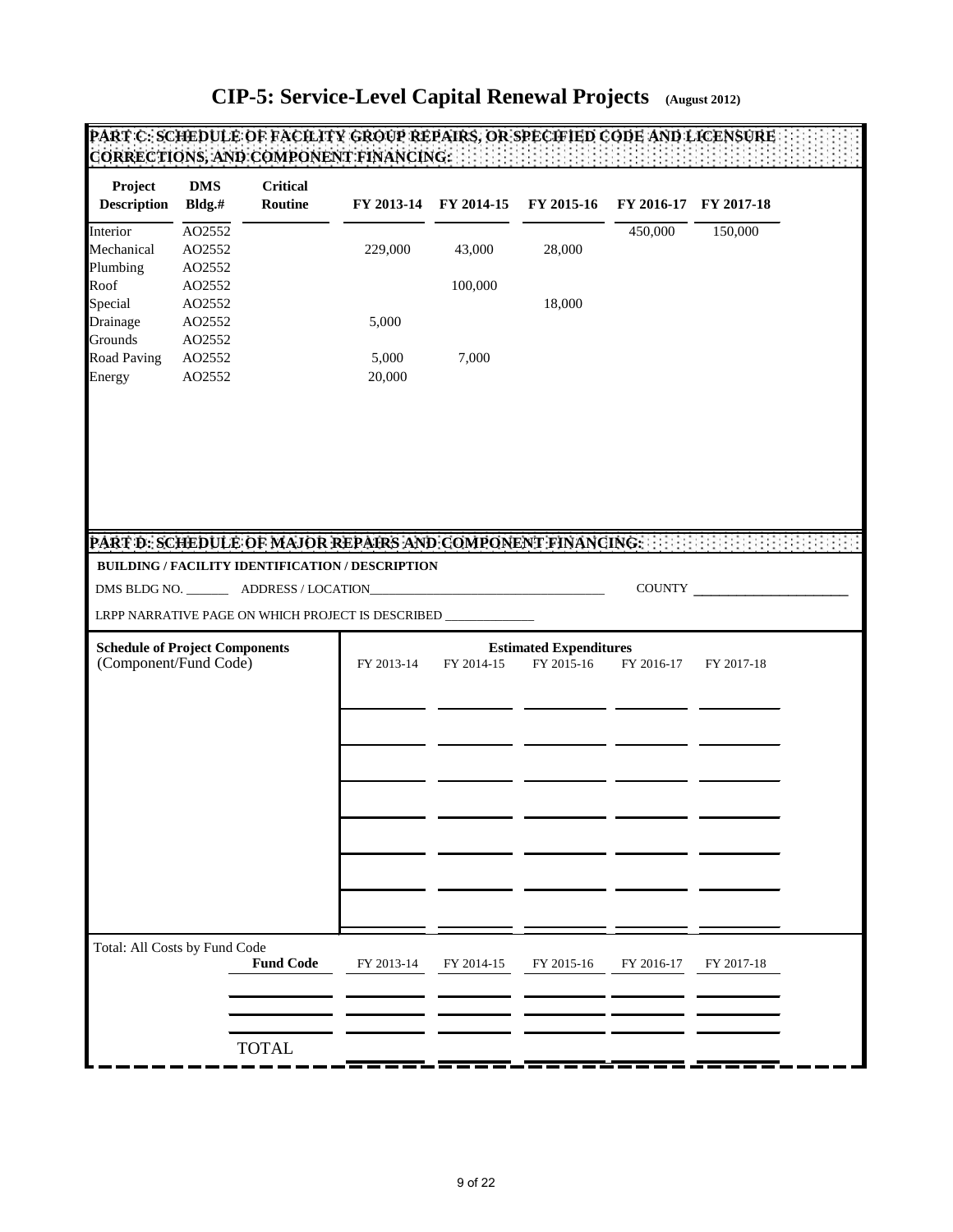| <b>Incremental Facility</b><br>Fund<br><b>Maintenance Costs</b><br>Code<br>FY 2013-14<br>FY 2014-15<br>FY 2015-16<br>Salaries & Benefits<br><b>SUBTOTAL</b> | FY 2016-17 | FY 2017-18 |  |
|-------------------------------------------------------------------------------------------------------------------------------------------------------------|------------|------------|--|
|                                                                                                                                                             |            |            |  |
|                                                                                                                                                             |            |            |  |
|                                                                                                                                                             |            |            |  |
| <b>OPS</b>                                                                                                                                                  |            |            |  |
| ${\tt SUBTOTAL}$                                                                                                                                            |            |            |  |
| Expenses                                                                                                                                                    |            |            |  |
| <b>SUBTOTAL</b>                                                                                                                                             |            |            |  |
| Other (specify)                                                                                                                                             |            |            |  |
| <b>SUBTOTAL</b>                                                                                                                                             |            |            |  |
| <b>Fund Totals</b>                                                                                                                                          |            |            |  |
| <b>TOTAL</b>                                                                                                                                                |            |            |  |
| <b>Incremental</b><br><b>Utility Costs</b>                                                                                                                  |            |            |  |
| Other (specify)                                                                                                                                             |            |            |  |
| <b>TOTAL</b>                                                                                                                                                |            |            |  |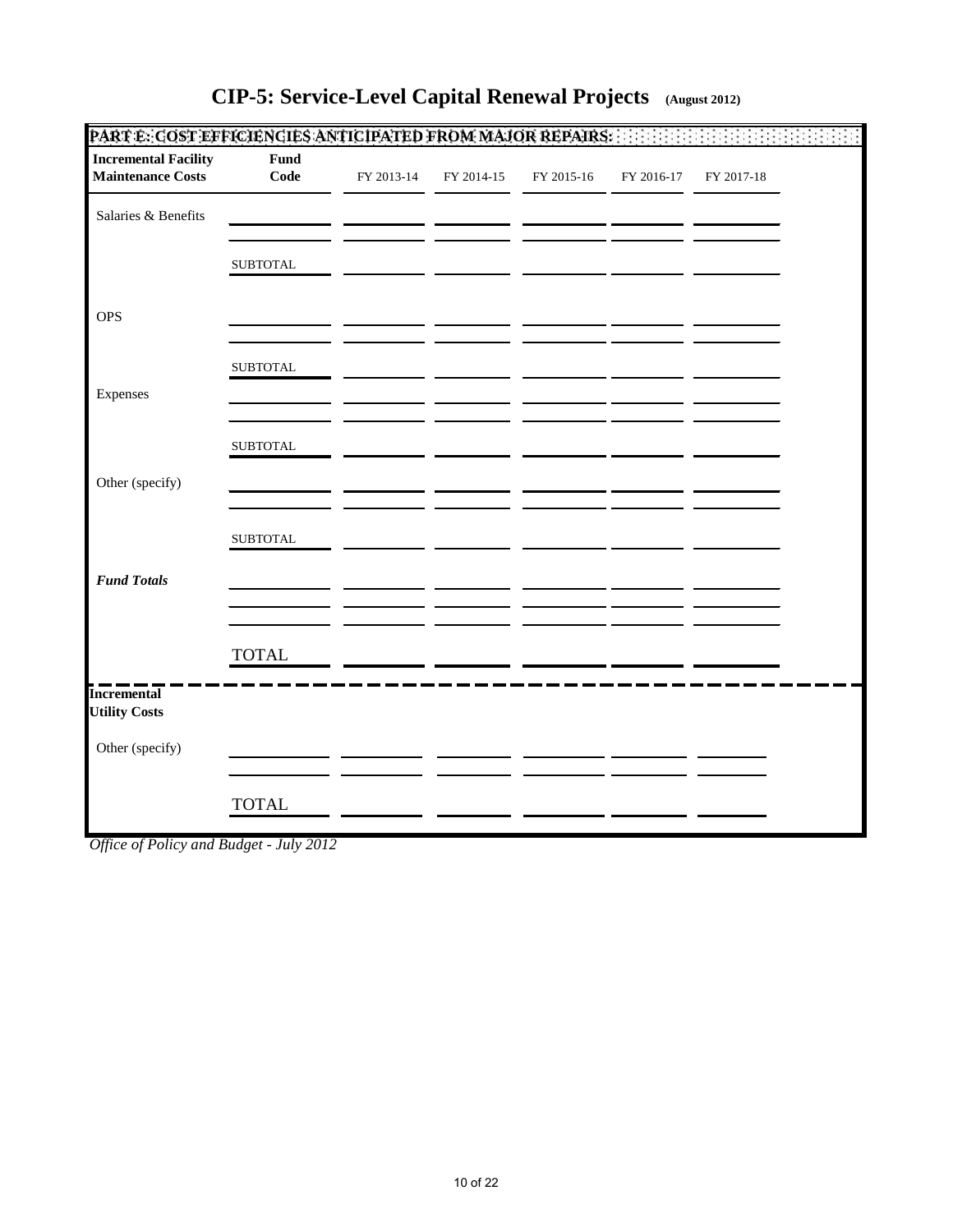|                                                                           |                                                                    |                        | Agency: Department of Veterans' Affairs   LAS/PBS Budget Entity Code:                          |                                                           |                                                             | 50100100 |                                                       |                         |
|---------------------------------------------------------------------------|--------------------------------------------------------------------|------------------------|------------------------------------------------------------------------------------------------|-----------------------------------------------------------|-------------------------------------------------------------|----------|-------------------------------------------------------|-------------------------|
|                                                                           | Service:                                                           | <b>Veterans' Homes</b> |                                                                                                |                                                           | : Appropriation Category Code:                              | 080859   |                                                       |                         |
|                                                                           |                                                                    |                        |                                                                                                |                                                           | <b>Agency Priority:</b>                                     | 1        |                                                       |                         |
|                                                                           | Project Title:                                                     | Maintenance & Repair   |                                                                                                | LRPP Narrative Page:                                      |                                                             | 13       |                                                       |                         |
| To be constructed by:                                                     |                                                                    |                        |                                                                                                |                                                           |                                                             |          |                                                       |                         |
| <b>Level of Aggregation:</b>                                              |                                                                    |                        |                                                                                                |                                                           |                                                             |          |                                                       |                         |
| □ Service                                                                 |                                                                    |                        | □ Institution/Campus (SUS/SBCC onl SVNH, Pembroke Florida                                      |                                                           | <b>NAME</b>                                                 |          |                                                       |                         |
|                                                                           |                                                                    |                        | Major Repair Project? (Y/N) (If Yes, complete Parts A, D & E; if No, complete Parts A, B & C.) |                                                           |                                                             |          |                                                       | No                      |
|                                                                           |                                                                    |                        | Critical Need? (Y/N) (If Yes, all funding must be requested in the first two fiscal years.)    |                                                           |                                                             |          |                                                       | <b>No</b>               |
| PART A: SYSTEM IDENTIFICATION :                                           |                                                                    |                        |                                                                                                |                                                           |                                                             |          |                                                       |                         |
| <b>BUILDING SYSTEM GROUP</b><br>Annual group request? ____                |                                                                    |                        | CENTRAL UTILITY SYSTEM GROUP<br>Annual group request? _____                                    |                                                           |                                                             |          | <b>CODE AND LICENSURE</b><br><b>CORRECTION GROUPS</b> |                         |
| electrical<br>envelope<br>interior                                        | $(BE)$ <sub>________</sub><br>$(BX)$ $\_\ X$<br>$(BI)$ $\_\_$ X    |                        | cogeneration<br>cooling gen./distrib.<br>electric distrib.                                     |                                                           |                                                             |          | Licensure<br>Annual request? _____                    | $(LC)$ <sub>_____</sub> |
| mechanical<br>plumbing<br>roof                                            | $(BM)$ $\_\ X$<br>$(BP)$ $\mathbf{X}$<br>$(BR)$ <sub>_______</sub> |                        | heating gen./distrib.<br>landfill<br>water treat./distrib.                                     |                                                           | $(UL)$ <sub>_______</sub><br>$(UW)$ <sub>________</sub>     |          | Annual request? _____                                 |                         |
| site<br>special<br>structural                                             | (BG)<br>$(BD)$ $\_\ X$<br>(BS)                                     |                        | waste treatment                                                                                |                                                           | (US)                                                        |          | Handicapped (LH)<br>Annual request? _____             |                         |
|                                                                           |                                                                    |                        |                                                                                                |                                                           |                                                             |          | Environmental (LE)<br>Annual request? _____           |                         |
| <b>SPECIAL SYSTEM GROUP</b><br>Annual group request? _____                |                                                                    |                        |                                                                                                | <b>CAMPUS SYSTEM GROUP</b><br>Annual group request? _____ |                                                             |          |                                                       |                         |
| energy conservation<br>(SC X<br>$(BX)$ <sub>______</sub><br>storage tanks |                                                                    |                        | drainage/grounds<br>road system paving<br>other paving                                         |                                                           | $(CG)$ <sub>_______</sub><br>$(CR)$ <sub>_______</sub><br>X |          |                                                       |                         |

*NOTE: If at least three systems or at least two groups are to be repaired in a single project, it is a MAJOR REPAIR and Part D should be used. If three or more systems in a facility group are being repaired in separate projects within one group's general capital renewal request, it is NOT a MAJOR REPAIR and you will answer YES to "annual request" and complete Parts B and C.*

| Group/System    | <b>Fund Code</b> | FY 2013-14 | FY 2014-15 | FY 2015-16 | FY 2016-17 FY 2017-18 |        |
|-----------------|------------------|------------|------------|------------|-----------------------|--------|
| <b>Building</b> | 2692             | 330,000    | 235,000    | 240,000    | 90,000                | 20,000 |
| Central Utility |                  |            |            |            |                       |        |
| Code $&$        |                  |            |            |            |                       |        |
| Licensure       |                  |            |            |            |                       |        |
| Special         |                  | 10,000     | 5,000      |            |                       |        |
| Campus          |                  |            | 33,000     |            |                       |        |
|                 |                  |            |            |            |                       |        |
|                 |                  |            |            |            |                       |        |
|                 |                  |            |            |            |                       |        |
|                 |                  |            |            |            |                       |        |
|                 | <b>TOTAL</b>     | 340,000    | 273,000    | 240,000    | 90,000                | 20,000 |
|                 |                  |            |            |            |                       |        |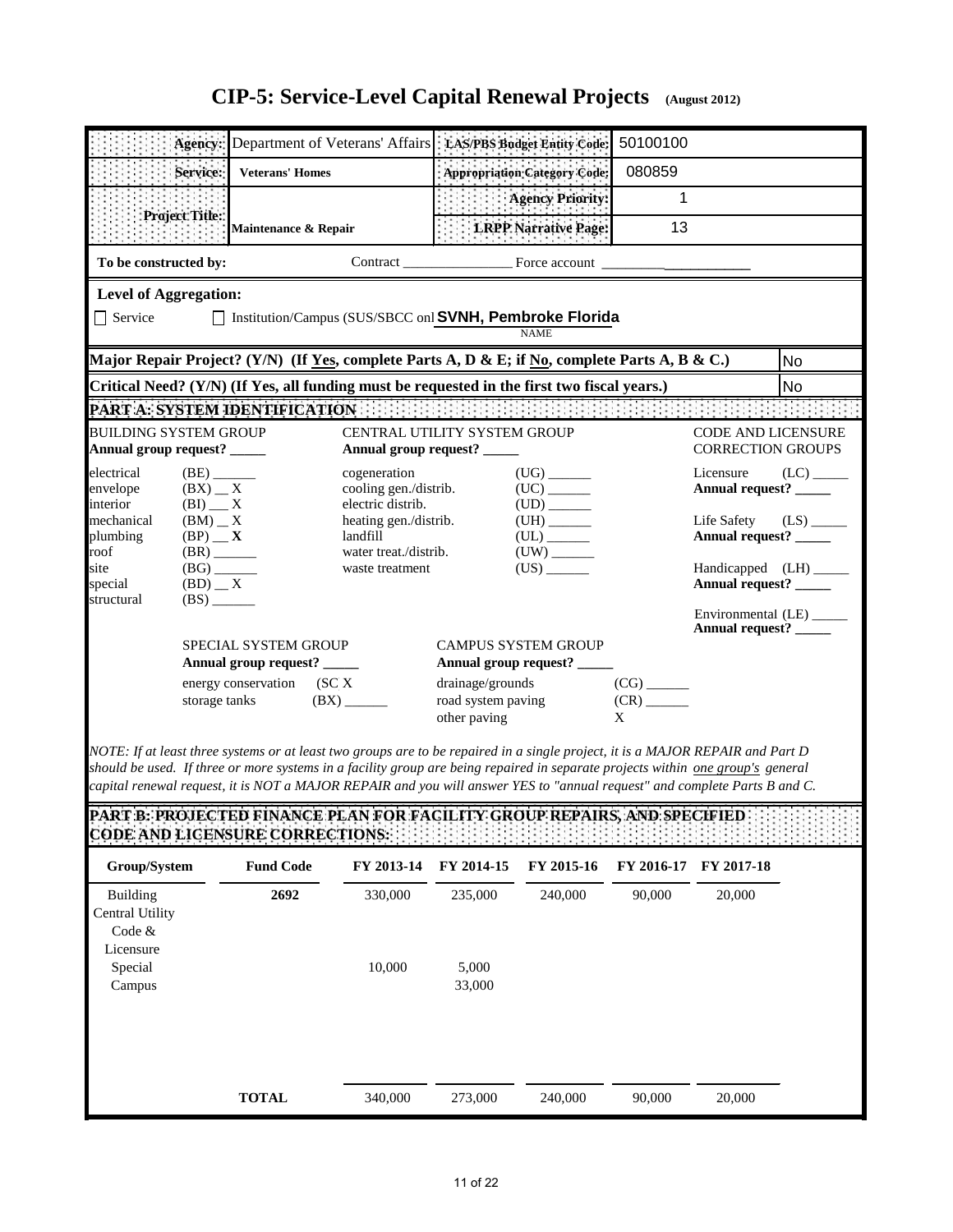| AO4270<br>Envelope<br>60,000<br>70,000<br>Interior<br>AO4270<br>230,000<br>195,000<br>40,000<br>20,000<br>Mechanical<br>AO4270<br>40,000<br>20,000<br>20,000<br>Plumbing<br>AO4270<br>Special<br>AO4270<br>180,000<br>20,000<br><b>Road Paving</b><br>AO4270<br>20,000<br>10,000<br>5,000<br>Energy<br>AO4270<br>Roof<br>20,000<br>AO4270<br>Drainage<br>AO4270<br>13,000<br><b>BUILDING / FACILITY IDENTIFICATION / DESCRIPTION</b><br>COUNTY<br>DMS BLDG NO. ___________ ADDRESS / LOCATION_<br>the control of the control of the control of the control of the control of the control of<br>LRPP NARRATIVE PAGE ON WHICH PROJECT IS DESCRIBED ____<br><b>Schedule of Project Components</b><br><b>Estimated Expenditures</b><br>(Component/Fund Code)<br>FY 2014-15<br>FY 2015-16<br>FY 2013-14<br>FY 2016-17<br>FY 2017-18<br>Total: All Costs by Fund Code<br><b>Fund Code</b><br>FY 2013-14<br>FY 2014-15<br>FY 2015-16<br>FY 2016-17<br>FY 2017-18 | Project<br><b>Description</b> | <b>DMS</b><br>Bldg.# | <b>Critical</b><br>Routine | FY 2013-14 | FY 2014-15 | FY 2015-16 | FY 2016-17 FY 2017-18 |  |
|-----------------------------------------------------------------------------------------------------------------------------------------------------------------------------------------------------------------------------------------------------------------------------------------------------------------------------------------------------------------------------------------------------------------------------------------------------------------------------------------------------------------------------------------------------------------------------------------------------------------------------------------------------------------------------------------------------------------------------------------------------------------------------------------------------------------------------------------------------------------------------------------------------------------------------------------------------------|-------------------------------|----------------------|----------------------------|------------|------------|------------|-----------------------|--|
|                                                                                                                                                                                                                                                                                                                                                                                                                                                                                                                                                                                                                                                                                                                                                                                                                                                                                                                                                           |                               |                      |                            |            |            |            |                       |  |
|                                                                                                                                                                                                                                                                                                                                                                                                                                                                                                                                                                                                                                                                                                                                                                                                                                                                                                                                                           |                               |                      |                            |            |            |            |                       |  |
|                                                                                                                                                                                                                                                                                                                                                                                                                                                                                                                                                                                                                                                                                                                                                                                                                                                                                                                                                           |                               |                      |                            |            |            |            |                       |  |
|                                                                                                                                                                                                                                                                                                                                                                                                                                                                                                                                                                                                                                                                                                                                                                                                                                                                                                                                                           |                               |                      |                            |            |            |            |                       |  |
|                                                                                                                                                                                                                                                                                                                                                                                                                                                                                                                                                                                                                                                                                                                                                                                                                                                                                                                                                           |                               |                      |                            |            |            |            |                       |  |
|                                                                                                                                                                                                                                                                                                                                                                                                                                                                                                                                                                                                                                                                                                                                                                                                                                                                                                                                                           |                               |                      |                            |            |            |            |                       |  |
|                                                                                                                                                                                                                                                                                                                                                                                                                                                                                                                                                                                                                                                                                                                                                                                                                                                                                                                                                           |                               |                      |                            |            |            |            |                       |  |
|                                                                                                                                                                                                                                                                                                                                                                                                                                                                                                                                                                                                                                                                                                                                                                                                                                                                                                                                                           |                               |                      |                            |            |            |            |                       |  |
| PART D: SCHEDULE OF MAJOR REPAIRS AND COMPONENT FINANCING: [1999]                                                                                                                                                                                                                                                                                                                                                                                                                                                                                                                                                                                                                                                                                                                                                                                                                                                                                         |                               |                      |                            |            |            |            |                       |  |
|                                                                                                                                                                                                                                                                                                                                                                                                                                                                                                                                                                                                                                                                                                                                                                                                                                                                                                                                                           |                               |                      |                            |            |            |            |                       |  |
|                                                                                                                                                                                                                                                                                                                                                                                                                                                                                                                                                                                                                                                                                                                                                                                                                                                                                                                                                           |                               |                      |                            |            |            |            |                       |  |
|                                                                                                                                                                                                                                                                                                                                                                                                                                                                                                                                                                                                                                                                                                                                                                                                                                                                                                                                                           |                               |                      |                            |            |            |            |                       |  |
|                                                                                                                                                                                                                                                                                                                                                                                                                                                                                                                                                                                                                                                                                                                                                                                                                                                                                                                                                           |                               |                      |                            |            |            |            |                       |  |
|                                                                                                                                                                                                                                                                                                                                                                                                                                                                                                                                                                                                                                                                                                                                                                                                                                                                                                                                                           |                               |                      |                            |            |            |            |                       |  |
|                                                                                                                                                                                                                                                                                                                                                                                                                                                                                                                                                                                                                                                                                                                                                                                                                                                                                                                                                           |                               |                      |                            |            |            |            |                       |  |
|                                                                                                                                                                                                                                                                                                                                                                                                                                                                                                                                                                                                                                                                                                                                                                                                                                                                                                                                                           |                               |                      |                            |            |            |            |                       |  |
|                                                                                                                                                                                                                                                                                                                                                                                                                                                                                                                                                                                                                                                                                                                                                                                                                                                                                                                                                           |                               |                      |                            |            |            |            |                       |  |
|                                                                                                                                                                                                                                                                                                                                                                                                                                                                                                                                                                                                                                                                                                                                                                                                                                                                                                                                                           |                               |                      |                            |            |            |            |                       |  |
|                                                                                                                                                                                                                                                                                                                                                                                                                                                                                                                                                                                                                                                                                                                                                                                                                                                                                                                                                           |                               |                      |                            |            |            |            |                       |  |
|                                                                                                                                                                                                                                                                                                                                                                                                                                                                                                                                                                                                                                                                                                                                                                                                                                                                                                                                                           |                               |                      |                            |            |            |            |                       |  |
| <b>TOTAL</b>                                                                                                                                                                                                                                                                                                                                                                                                                                                                                                                                                                                                                                                                                                                                                                                                                                                                                                                                              |                               |                      |                            |            |            |            |                       |  |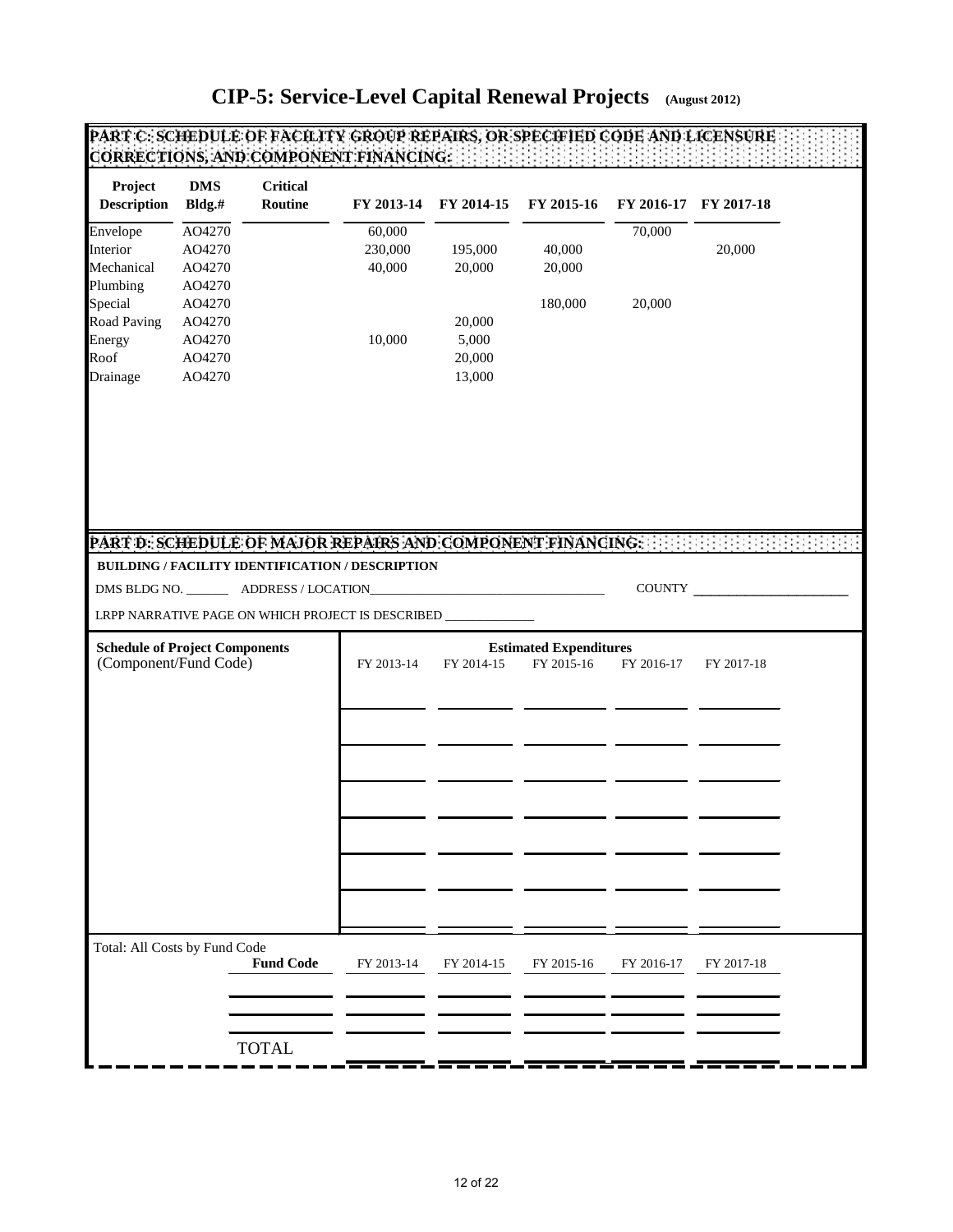| <b>Incremental Facility</b><br><b>Maintenance Costs</b> | Fund<br>Code     | FY 2013-14 | FY 2014-15 | FY 2015-16 | FY 2016-17 | FY 2017-18 |  |
|---------------------------------------------------------|------------------|------------|------------|------------|------------|------------|--|
| Salaries & Benefits                                     |                  |            |            |            |            |            |  |
|                                                         | ${\tt SUBTOTAL}$ |            |            |            |            |            |  |
| <b>OPS</b>                                              |                  |            |            |            |            |            |  |
|                                                         | ${\tt SUBTOTAL}$ |            |            |            |            |            |  |
| Expenses                                                |                  |            |            |            |            |            |  |
|                                                         | ${\tt SUBTOTAL}$ |            |            |            |            |            |  |
| Other (specify)                                         |                  |            |            |            |            |            |  |
|                                                         | ${\tt SUBTOTAL}$ |            |            |            |            |            |  |
| <b>Fund Totals</b>                                      |                  |            |            |            |            |            |  |
|                                                         | <b>TOTAL</b>     |            |            |            |            |            |  |
| <b>Incremental</b><br><b>Utility Costs</b>              |                  |            |            |            |            |            |  |
| Other (specify)                                         |                  |            |            |            |            |            |  |
|                                                         | <b>TOTAL</b>     |            |            |            |            |            |  |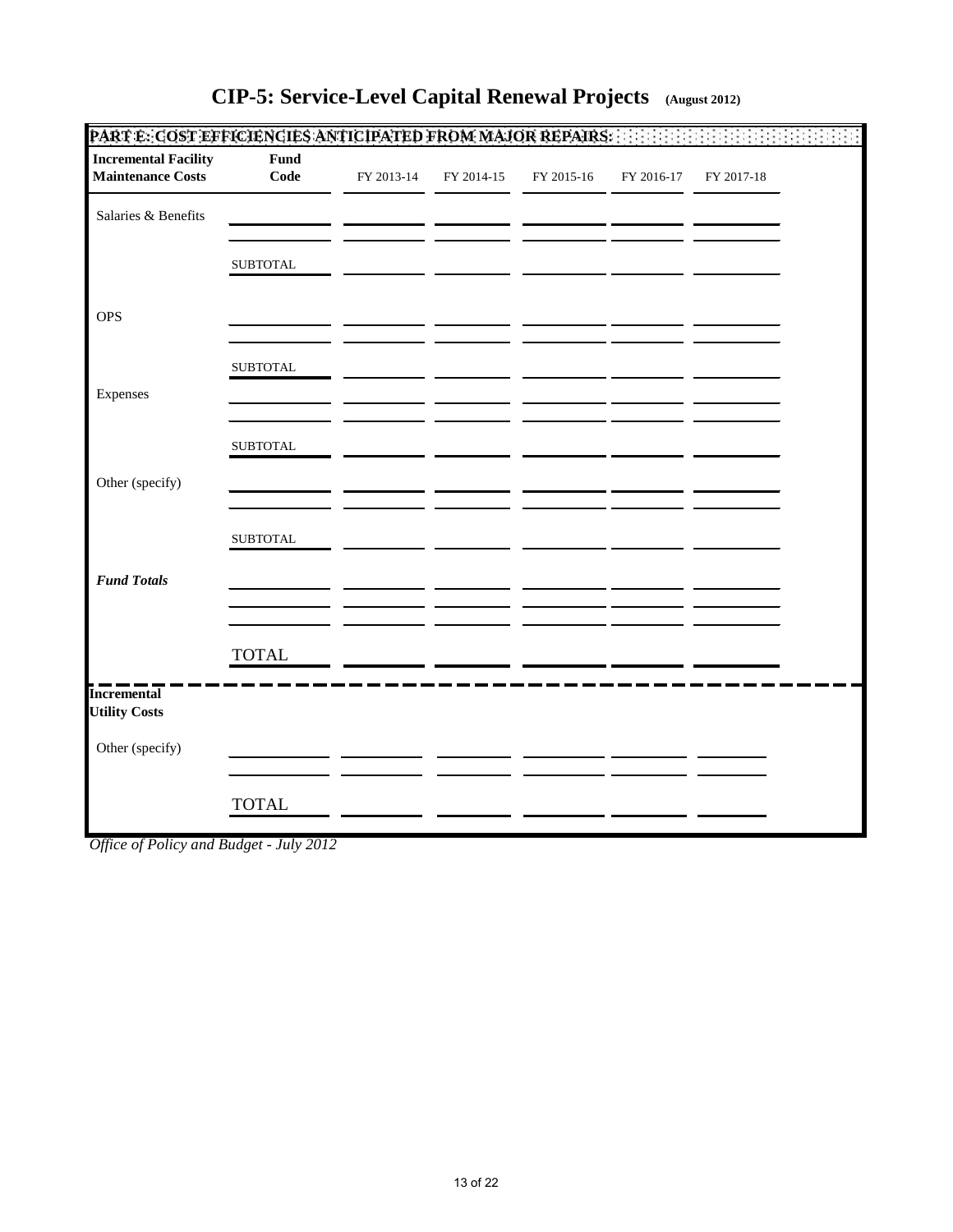|                                                                                          |                                                                |                        | Agency: Department of Veterans' Affairs : LAS/PBS Budget Entity Code:                          |                                    |                                                                                    | 50100100           |                                                       |           |
|------------------------------------------------------------------------------------------|----------------------------------------------------------------|------------------------|------------------------------------------------------------------------------------------------|------------------------------------|------------------------------------------------------------------------------------|--------------------|-------------------------------------------------------|-----------|
|                                                                                          | Service:                                                       | <b>Veterans' Homes</b> |                                                                                                |                                    | Appropriation Category Code:                                                       | 080859             |                                                       |           |
|                                                                                          |                                                                |                        |                                                                                                |                                    | <b>Agency Priority:</b>                                                            | 1                  |                                                       |           |
|                                                                                          | Project Title:                                                 | Maintenance & Repair   |                                                                                                |                                    | LRPP Narrative Page:                                                               | 13                 |                                                       |           |
| To be constructed by:                                                                    |                                                                |                        |                                                                                                |                                    |                                                                                    |                    |                                                       |           |
| <b>Level of Aggregation:</b>                                                             |                                                                |                        |                                                                                                |                                    |                                                                                    |                    |                                                       |           |
| □ Service                                                                                |                                                                |                        | □ Institution/Campus (SUS/SBCC onl SVNH, Panama City, Florida                                  |                                    | <b>NAME</b>                                                                        |                    |                                                       |           |
|                                                                                          |                                                                |                        | Major Repair Project? (Y/N) (If Yes, complete Parts A, D & E; if No, complete Parts A, B & C.) |                                    |                                                                                    |                    |                                                       | <b>No</b> |
|                                                                                          |                                                                |                        | Critical Need? (Y/N) (If Yes, all funding must be requested in the first two fiscal years.)    |                                    |                                                                                    |                    |                                                       | <b>No</b> |
|                                                                                          |                                                                |                        | PART A: SYSTEM IDENTIFICATION                                                                  |                                    |                                                                                    |                    |                                                       |           |
| <b>BUILDING SYSTEM GROUP</b><br>Annual group request? _____                              |                                                                |                        | CENTRAL UTILITY SYSTEM GROUP<br>Annual group request?                                          |                                    |                                                                                    |                    | <b>CODE AND LICENSURE</b><br><b>CORRECTION GROUPS</b> |           |
| electrical<br>envelope<br>interior                                                       | $(BE)$ <sub>_______</sub><br>$(BX)$ $\_\ X$<br>$(BI)$ $\_\_$ X |                        | cogeneration<br>cooling gen./distrib.<br>electric distrib.                                     |                                    | (UC)                                                                               |                    | Licensure<br>Annual request? _____                    | (LC)      |
| mechanical<br>plumbing<br>roof                                                           | $(BM)$ $\_\ X$<br>$(BP)$ $\mathbf{X}$<br>$(BR)$ $\_\ X$        |                        | heating gen./distrib.<br>landfill<br>water treat./distrib.                                     |                                    | $(UH)$ <sub>______</sub><br>$(UL)$ <sub>______</sub><br>$(UW)$ <sub>________</sub> |                    | Life Safety<br>Annual request? _____                  | (LS)      |
| site<br>special<br>structural                                                            | (BG)<br>$(BD)$ $\_\ X$<br>(BS)                                 |                        | waste treatment                                                                                |                                    | $(US)$ <sub>_______</sub>                                                          |                    | Handicapped (LH) ____<br>Annual request? _____        |           |
|                                                                                          |                                                                |                        |                                                                                                |                                    |                                                                                    |                    | Environmental (LE)<br><b>Annual request?</b>          |           |
| <b>SPECIAL SYSTEM GROUP</b><br>Annual group request? _____<br>energy conservation<br>SCX |                                                                |                        |                                                                                                | drainage/grounds                   | <b>CAMPUS SYSTEM GROUP</b><br>Annual group request? _____                          |                    |                                                       |           |
|                                                                                          | storage tanks                                                  |                        | $(BX)$ <sub>______</sub>                                                                       | road system paving<br>other paving |                                                                                    | $(CR)$ $X$<br>(CP) |                                                       |           |

*NOTE: If at least three systems or at least two groups are to be repaired in a single project, it is a MAJOR REPAIR and Part D should be used. If three or more systems in a facility group are being repaired in separate projects within one group's general capital renewal request, it is NOT a MAJOR REPAIR and you will answer YES to "annual request" and complete Parts B and C.*

| Group/System    | <b>Fund Code</b> | FY 2013-14 | FY 2014-15 | FY 2015-16 | FY 2016-17 | FY 2017-18 |
|-----------------|------------------|------------|------------|------------|------------|------------|
| <b>Building</b> | 2692             | 218,000    | 156,500    | 110,300    | 120,000    | 272,000    |
| Central Utility |                  |            |            |            |            |            |
| Code $&$        |                  |            |            |            |            |            |
| Licensure       |                  |            |            |            |            |            |
| Special         |                  | 10,000     |            |            |            |            |
| Campus          |                  | 16,000     |            |            |            | 25,000     |
|                 |                  |            |            |            |            |            |
|                 |                  |            |            |            |            |            |
|                 |                  |            |            |            |            |            |
|                 |                  |            |            |            |            |            |
|                 | <b>TOTAL</b>     | 244,000    | 156,500    | 110,300    | 20,000     | 297,000    |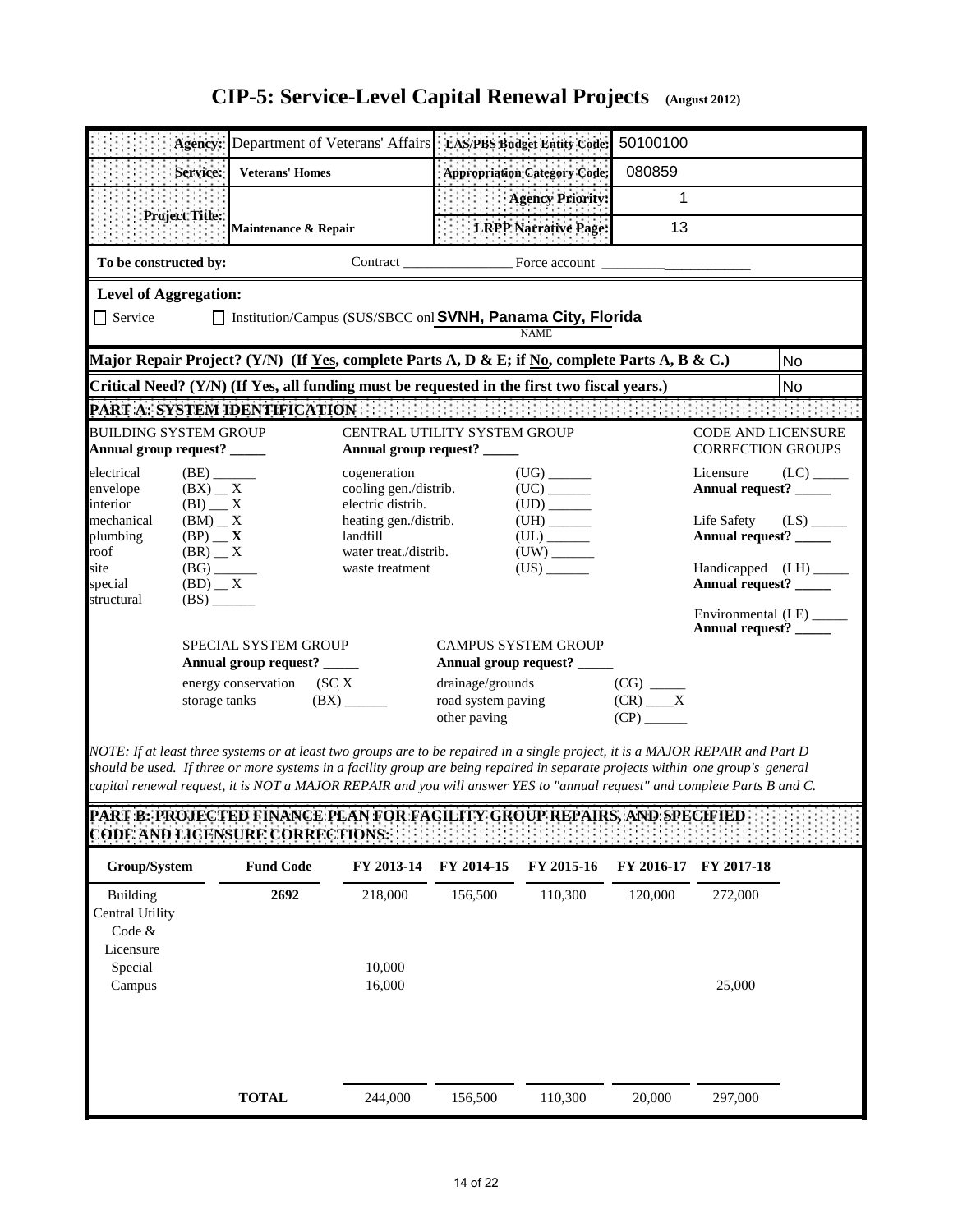| Project<br><b>Description</b>                                  | <b>DMS</b><br>Bldg.#                 | <b>Critical</b><br>Routine |                                                                                       | FY 2013-14 FY 2014-15 | FY 2015-16               | FY 2016-17 FY 2017-18 |                      |
|----------------------------------------------------------------|--------------------------------------|----------------------------|---------------------------------------------------------------------------------------|-----------------------|--------------------------|-----------------------|----------------------|
| Interior<br>Mechanical<br>Plumbing                             | AO4277<br>AO4277<br>AO4277           |                            | 80,000<br>58,000                                                                      | 6,500                 | 97,000                   | 20,000                | 110,000<br>12,000    |
| Roof<br>Special<br>Drainage                                    | AO4277<br>AO4277<br>AO4277<br>AO4277 |                            |                                                                                       | 150,000               |                          |                       | 150,000<br>25,000    |
| Grounds<br><b>Road Paving</b><br>Envelope<br>Energy            | AO4277<br>AO4277<br>AO4277           |                            | 16,000<br>80,000<br>10,000                                                            |                       | 4,500<br>80,000<br>8,800 | 100,000               |                      |
|                                                                |                                      |                            |                                                                                       |                       |                          |                       |                      |
|                                                                |                                      |                            | BUILDING / FACILITY IDENTIFICATION / DESCRIPTION                                      |                       |                          |                       | <b>COUNTY</b> COUNTY |
|                                                                |                                      |                            | LRPP NARRATIVE PAGE ON WHICH PROJECT IS DESCRIBED ___________                         |                       |                          |                       |                      |
|                                                                |                                      |                            | <b>Estimated Expenditures</b><br>FY 2015-16<br>FY 2013-14<br>FY 2014-15<br>FY 2016-17 |                       |                          |                       |                      |
| <b>Schedule of Project Components</b><br>(Component/Fund Code) |                                      |                            |                                                                                       |                       |                          |                       | FY 2017-18           |
|                                                                |                                      |                            |                                                                                       |                       |                          |                       |                      |
|                                                                |                                      |                            |                                                                                       |                       |                          |                       |                      |
|                                                                |                                      |                            |                                                                                       |                       |                          |                       |                      |
|                                                                |                                      |                            |                                                                                       |                       |                          |                       |                      |
|                                                                |                                      |                            |                                                                                       |                       |                          |                       |                      |
|                                                                |                                      |                            |                                                                                       |                       |                          |                       |                      |
|                                                                |                                      |                            |                                                                                       |                       |                          |                       |                      |
| Total: All Costs by Fund Code                                  |                                      | <b>Fund Code</b>           | FY 2013-14                                                                            | FY 2014-15            | FY 2015-16               | FY 2016-17            | FY 2017-18           |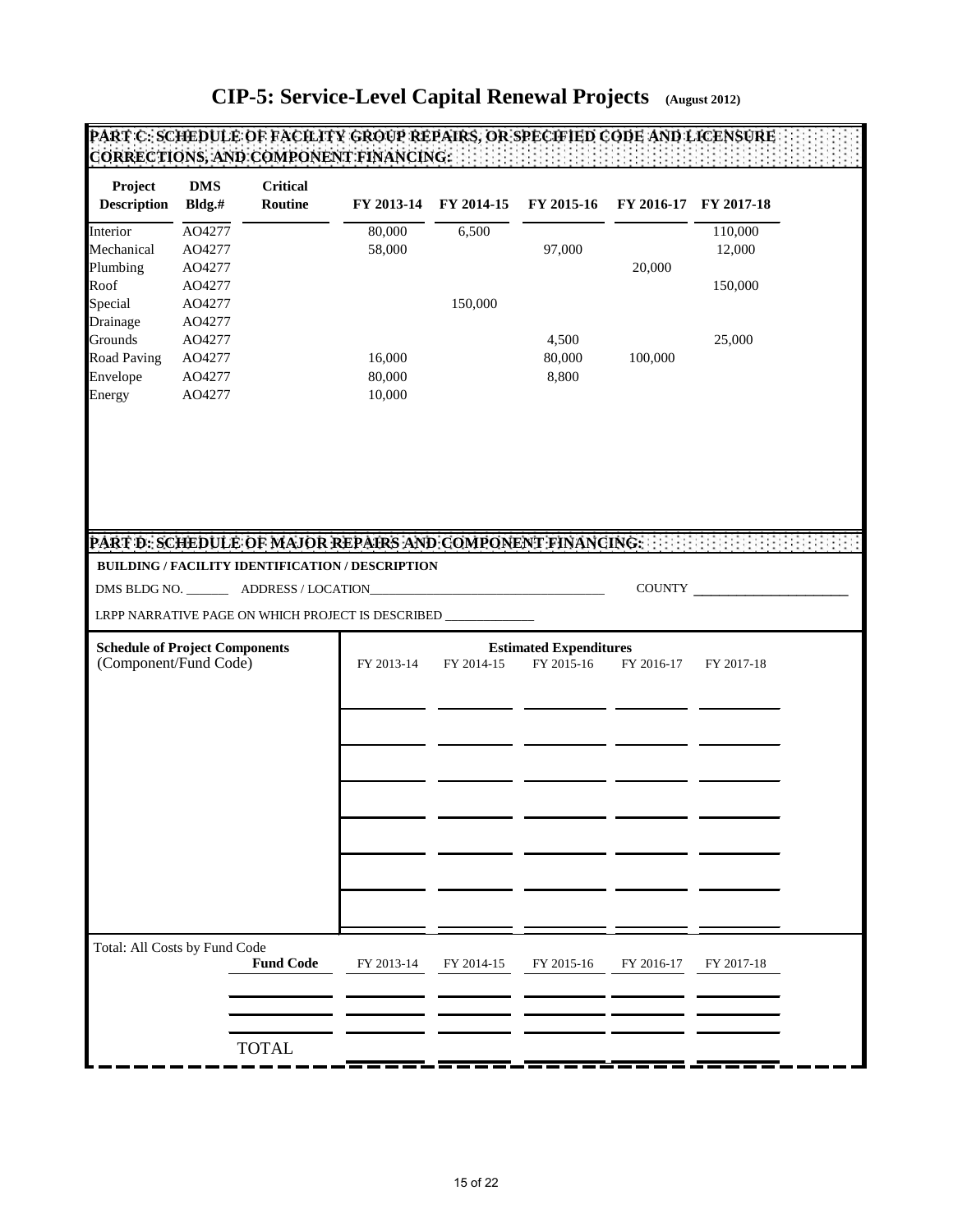| <b>Incremental Facility</b><br>Fund<br><b>Maintenance Costs</b><br>Code<br>FY 2013-14<br>FY 2014-15<br>FY 2015-16<br>Salaries & Benefits<br><b>SUBTOTAL</b> | FY 2016-17 | FY 2017-18 |  |
|-------------------------------------------------------------------------------------------------------------------------------------------------------------|------------|------------|--|
|                                                                                                                                                             |            |            |  |
|                                                                                                                                                             |            |            |  |
|                                                                                                                                                             |            |            |  |
| <b>OPS</b>                                                                                                                                                  |            |            |  |
| ${\tt SUBTOTAL}$                                                                                                                                            |            |            |  |
| Expenses                                                                                                                                                    |            |            |  |
| <b>SUBTOTAL</b>                                                                                                                                             |            |            |  |
| Other (specify)                                                                                                                                             |            |            |  |
| <b>SUBTOTAL</b>                                                                                                                                             |            |            |  |
| <b>Fund Totals</b>                                                                                                                                          |            |            |  |
| <b>TOTAL</b>                                                                                                                                                |            |            |  |
| <b>Incremental</b><br><b>Utility Costs</b>                                                                                                                  |            |            |  |
| Other (specify)                                                                                                                                             |            |            |  |
| <b>TOTAL</b>                                                                                                                                                |            |            |  |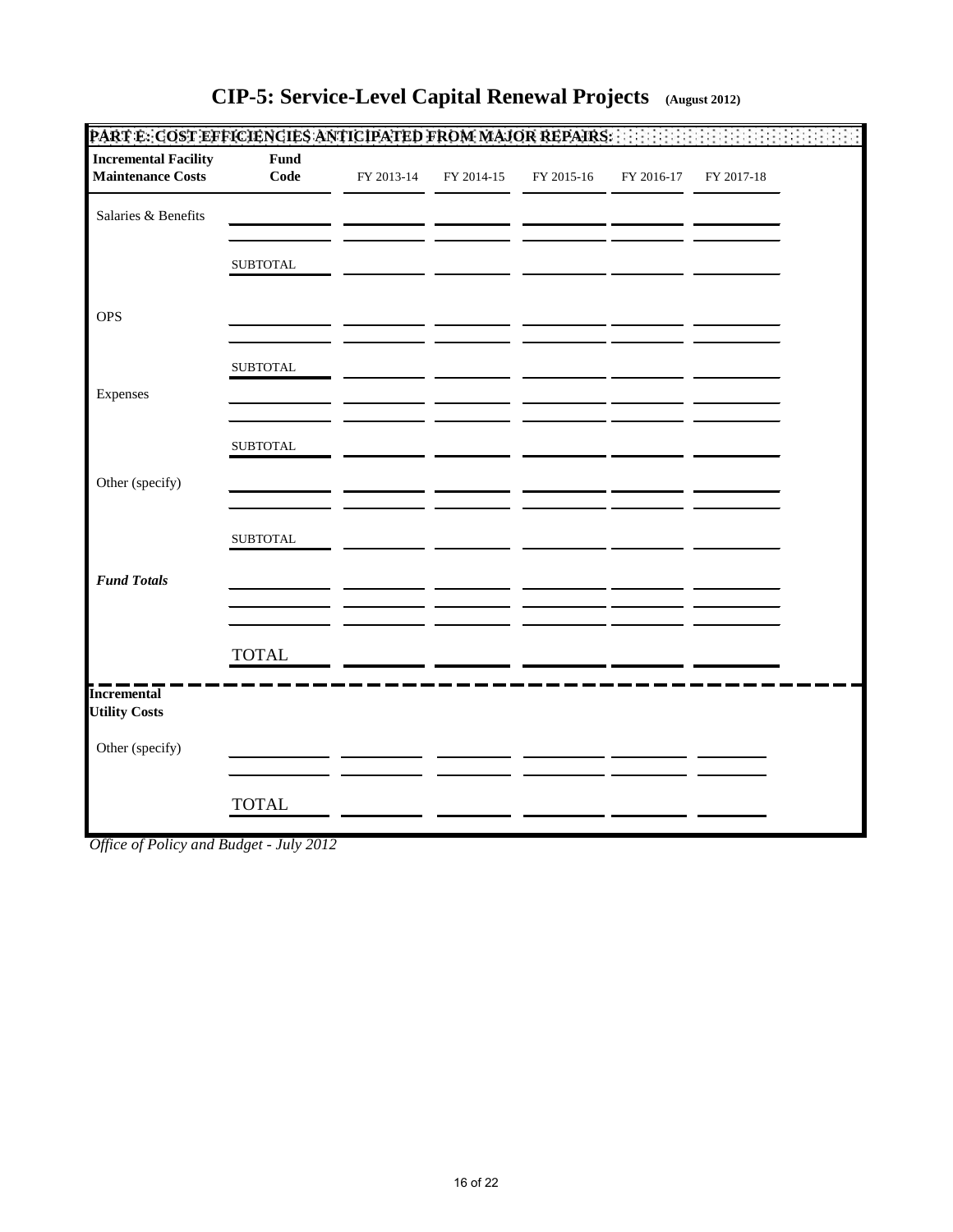|                                                                                                                                                                                                                                                                                                                      |                |                                                                                                                                             |                                                                                                                                        | Agency: Department of Veterans' Affairs : LAS/PBS Budget Entity Code:                                                                              | 50100100                                              |           |
|----------------------------------------------------------------------------------------------------------------------------------------------------------------------------------------------------------------------------------------------------------------------------------------------------------------------|----------------|---------------------------------------------------------------------------------------------------------------------------------------------|----------------------------------------------------------------------------------------------------------------------------------------|----------------------------------------------------------------------------------------------------------------------------------------------------|-------------------------------------------------------|-----------|
|                                                                                                                                                                                                                                                                                                                      | Service:       | <b>Veterans' Homes</b>                                                                                                                      |                                                                                                                                        | Appropriation Category Code:                                                                                                                       | 080859                                                |           |
|                                                                                                                                                                                                                                                                                                                      |                |                                                                                                                                             |                                                                                                                                        | <b>Agency Priority:</b>                                                                                                                            | 1                                                     |           |
|                                                                                                                                                                                                                                                                                                                      | Project Title: | Maintenance & Repair                                                                                                                        |                                                                                                                                        | LRPP Narrative Page:                                                                                                                               | 13                                                    |           |
| To be constructed by:                                                                                                                                                                                                                                                                                                |                |                                                                                                                                             |                                                                                                                                        |                                                                                                                                                    |                                                       |           |
| <b>Level of Aggregation:</b>                                                                                                                                                                                                                                                                                         |                |                                                                                                                                             |                                                                                                                                        |                                                                                                                                                    |                                                       |           |
| $\Box$ Service                                                                                                                                                                                                                                                                                                       |                |                                                                                                                                             |                                                                                                                                        | □ Institution/Campus (SUS/SBCC onl SVNH Port Charlotte, Florida<br><b>NAME</b>                                                                     |                                                       |           |
|                                                                                                                                                                                                                                                                                                                      |                |                                                                                                                                             |                                                                                                                                        | Major Repair Project? (Y/N) (If Yes, complete Parts A, D & E; if No, complete Parts A, B & C.)                                                     |                                                       | <b>No</b> |
|                                                                                                                                                                                                                                                                                                                      |                |                                                                                                                                             |                                                                                                                                        | Critical Need? (Y/N) (If Yes, all funding must be requested in the first two fiscal years.)                                                        |                                                       | <b>No</b> |
|                                                                                                                                                                                                                                                                                                                      |                |                                                                                                                                             |                                                                                                                                        |                                                                                                                                                    |                                                       |           |
| <b>BUILDING SYSTEM GROUP</b>                                                                                                                                                                                                                                                                                         |                |                                                                                                                                             | Annual group request? _____                                                                                                            | CENTRAL UTILITY SYSTEM GROUP                                                                                                                       | <b>CODE AND LICENSURE</b><br><b>CORRECTION GROUPS</b> |           |
| Annual group request? _____<br>electrical<br>$(BE)$ <sub>________</sub><br>$(BX)$ $\_\ X$<br>envelope<br>interior<br>$(BI)$ $X$<br>mechanical<br>$(BM)$ $\_$ X<br>plumbing<br>$(BP)$ _ X<br>roof<br>$(BR)$ <sub>_______</sub><br>site<br>$(BG)$ <sub>______</sub><br>$(BD)$ $\_\ X$<br>special<br>(BS)<br>structural |                | cogeneration<br>cooling gen./distrib.<br>electric distrib.<br>heating gen./distrib.<br>landfill<br>water treat./distrib.<br>waste treatment | $(UG)$ <sub>________</sub><br>$(UD)$ <sub>______</sub><br>$(UH)$ <sub>_______</sub><br>${\rm (UL)} \xrightarrow{\phantom{aa}}$<br>(US) | Licensure<br>Annual request? _____<br>Life Safety<br>Annual request? _____<br>Handicapped (LH) ____<br>Annual request? _____<br>Environmental (LE) | (LC)<br>(LS)                                          |           |
|                                                                                                                                                                                                                                                                                                                      |                | <b>SPECIAL SYSTEM GROUP</b><br>Annual group request? _____<br>energy conservation (SCX<br>storage tanks                                     | (BX)                                                                                                                                   | <b>CAMPUS SYSTEM GROUP</b><br>Annual group request?<br>drainage/grounds<br>road system paving<br>other paving                                      | Annual request?<br>(CR) X<br>$(CP)$ <sub>______</sub> |           |

*NOTE: If at least three systems or at least two groups are to be repaired in a single project, it is a MAJOR REPAIR and Part D should be used. If three or more systems in a facility group are being repaired in separate projects within one group's general capital renewal request, it is NOT a MAJOR REPAIR and you will answer YES to "annual request" and complete Parts B and C.*

| Group/System    | <b>Fund Code</b> | FY 2013-14 | FY 2014-15 | FY 2015-16 | FY 2016-17 FY 2017-18 |         |
|-----------------|------------------|------------|------------|------------|-----------------------|---------|
| <b>Building</b> | 2692             | 192,000    | 165,000    |            |                       | 75,000  |
| Central Utility |                  |            |            |            |                       |         |
| Code $&$        |                  |            |            |            |                       |         |
| Licensure       |                  |            |            |            |                       |         |
| Special         |                  | 10,000     |            |            | 60,000                | 175,000 |
| Campus          |                  |            |            | 130,000    |                       |         |
|                 |                  |            |            |            |                       |         |
|                 |                  |            |            |            |                       |         |
|                 |                  |            |            |            |                       |         |
|                 |                  |            |            |            |                       |         |
|                 |                  |            |            |            |                       |         |
|                 | <b>TOTAL</b>     | 202,000    | 165,000    | 130,000    | 60,000                | 250,000 |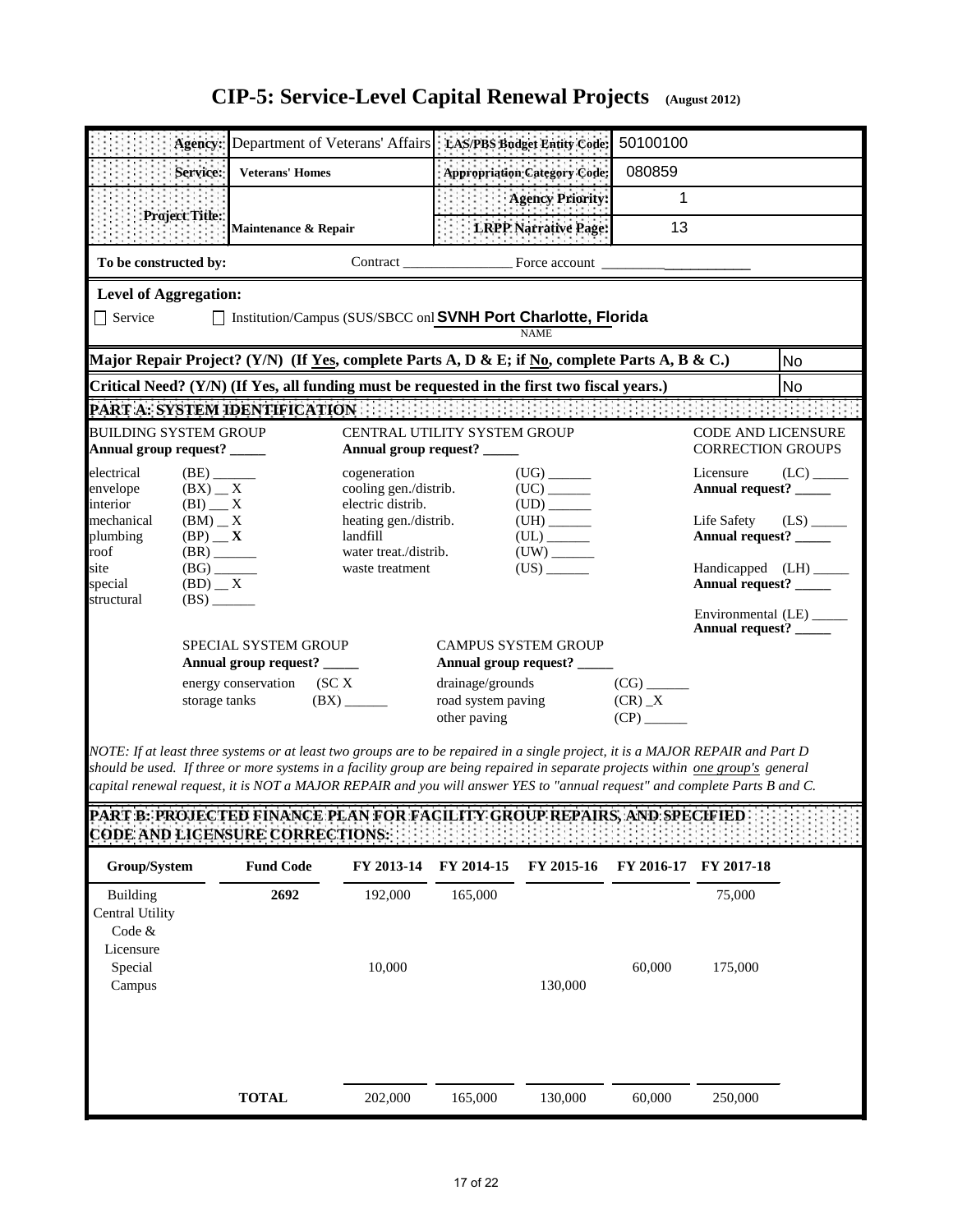| Project                               | <b>DMS</b>       | <b>Critical</b>  |                                                              |                       |                               |                       |            |
|---------------------------------------|------------------|------------------|--------------------------------------------------------------|-----------------------|-------------------------------|-----------------------|------------|
| <b>Description</b>                    | Bldg.#           | Routine          |                                                              | FY 2013-14 FY 2014-15 | FY 2015-16                    | FY 2016-17 FY 2017-18 |            |
| Envelope                              | AO4270           |                  |                                                              | 25,000                |                               |                       |            |
| Interior<br>Mechanical                | AO4270           |                  | 125,000                                                      | 50,000<br>90,000      |                               |                       | 75,000     |
| Plumbing                              | AO4270<br>AO4270 |                  | 60,000                                                       |                       |                               |                       |            |
| Special                               | AO4270           |                  | 7,000                                                        |                       |                               | 60,000                |            |
| <b>Road Paving</b>                    | AO4270           |                  |                                                              |                       | 30,000                        |                       | 175,000    |
| Energy                                | AO4270           |                  | 10,000                                                       |                       | 100,000                       |                       |            |
|                                       |                  |                  | PART D: SCHEDULE OF MAJOR REPAIRS AND COMPONENT FINANCING:   |                       |                               |                       |            |
|                                       |                  |                  | BUILDING / FACILITY IDENTIFICATION / DESCRIPTION             |                       |                               |                       |            |
|                                       |                  |                  |                                                              |                       |                               |                       |            |
|                                       |                  |                  |                                                              |                       |                               |                       |            |
|                                       |                  |                  |                                                              |                       |                               |                       | COUNTY     |
|                                       |                  |                  | LRPP NARRATIVE PAGE ON WHICH PROJECT IS DESCRIBED __________ |                       |                               |                       |            |
| <b>Schedule of Project Components</b> |                  |                  |                                                              |                       | <b>Estimated Expenditures</b> |                       |            |
| (Component/Fund Code)                 |                  |                  | FY 2013-14                                                   | FY 2014-15            | FY 2015-16                    | FY 2016-17            | FY 2017-18 |
|                                       |                  |                  |                                                              |                       |                               |                       |            |
|                                       |                  |                  |                                                              |                       |                               |                       |            |
|                                       |                  |                  |                                                              |                       |                               |                       |            |
|                                       |                  |                  |                                                              |                       |                               |                       |            |
|                                       |                  |                  |                                                              |                       |                               |                       |            |
|                                       |                  |                  |                                                              |                       |                               |                       |            |
|                                       |                  |                  |                                                              |                       |                               |                       |            |
|                                       |                  |                  |                                                              |                       |                               |                       |            |
|                                       |                  |                  |                                                              |                       |                               |                       |            |
|                                       |                  |                  |                                                              |                       |                               |                       |            |
|                                       |                  |                  |                                                              |                       |                               |                       |            |
|                                       |                  |                  |                                                              |                       |                               |                       |            |
|                                       |                  |                  |                                                              |                       |                               |                       |            |
| Total: All Costs by Fund Code         |                  |                  |                                                              |                       |                               |                       |            |
|                                       |                  | <b>Fund Code</b> | FY 2013-14                                                   | FY 2014-15            | FY 2015-16                    | FY 2016-17            | FY 2017-18 |
|                                       |                  |                  |                                                              |                       |                               |                       |            |
|                                       |                  |                  |                                                              |                       |                               |                       |            |
|                                       |                  |                  |                                                              |                       |                               |                       |            |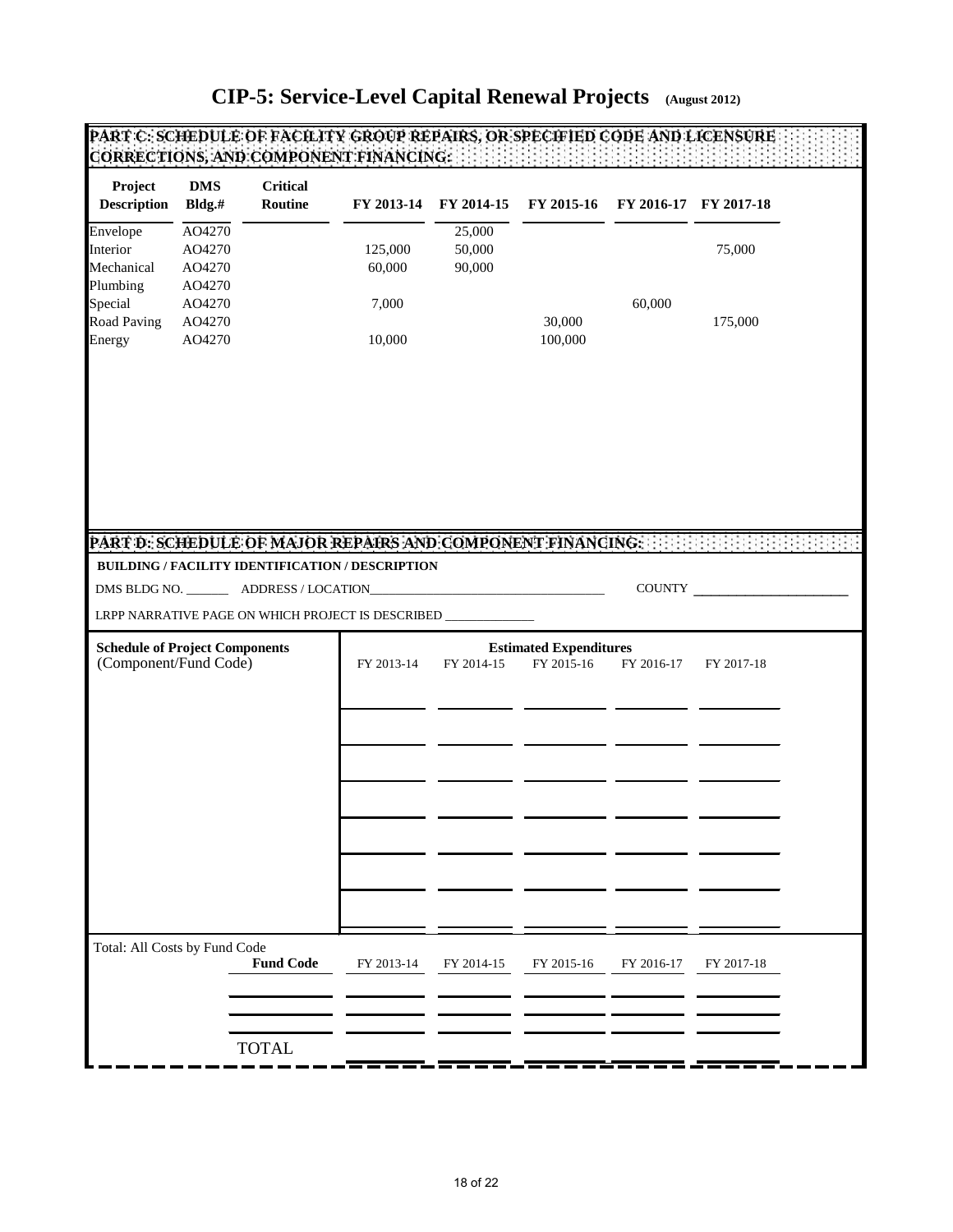| <b>Incremental Facility</b>                | Fund             |            |            |            |            |            |  |
|--------------------------------------------|------------------|------------|------------|------------|------------|------------|--|
| <b>Maintenance Costs</b>                   | Code             | FY 2013-14 | FY 2014-15 | FY 2015-16 | FY 2016-17 | FY 2017-18 |  |
| Salaries & Benefits                        |                  |            |            |            |            |            |  |
|                                            | ${\tt SUBTOTAL}$ |            |            |            |            |            |  |
| <b>OPS</b>                                 |                  |            |            |            |            |            |  |
|                                            | <b>SUBTOTAL</b>  |            |            |            |            |            |  |
| Expenses                                   |                  |            |            |            |            |            |  |
|                                            | <b>SUBTOTAL</b>  |            |            |            |            |            |  |
| Other (specify)                            |                  |            |            |            |            |            |  |
|                                            | <b>SUBTOTAL</b>  |            |            |            |            |            |  |
| <b>Fund Totals</b>                         |                  |            |            |            |            |            |  |
|                                            |                  |            |            |            |            |            |  |
|                                            | <b>TOTAL</b>     |            |            |            |            |            |  |
| <b>Incremental</b><br><b>Utility Costs</b> |                  |            |            |            |            |            |  |
| Other (specify)                            |                  |            |            |            |            |            |  |
|                                            | <b>TOTAL</b>     |            |            |            |            |            |  |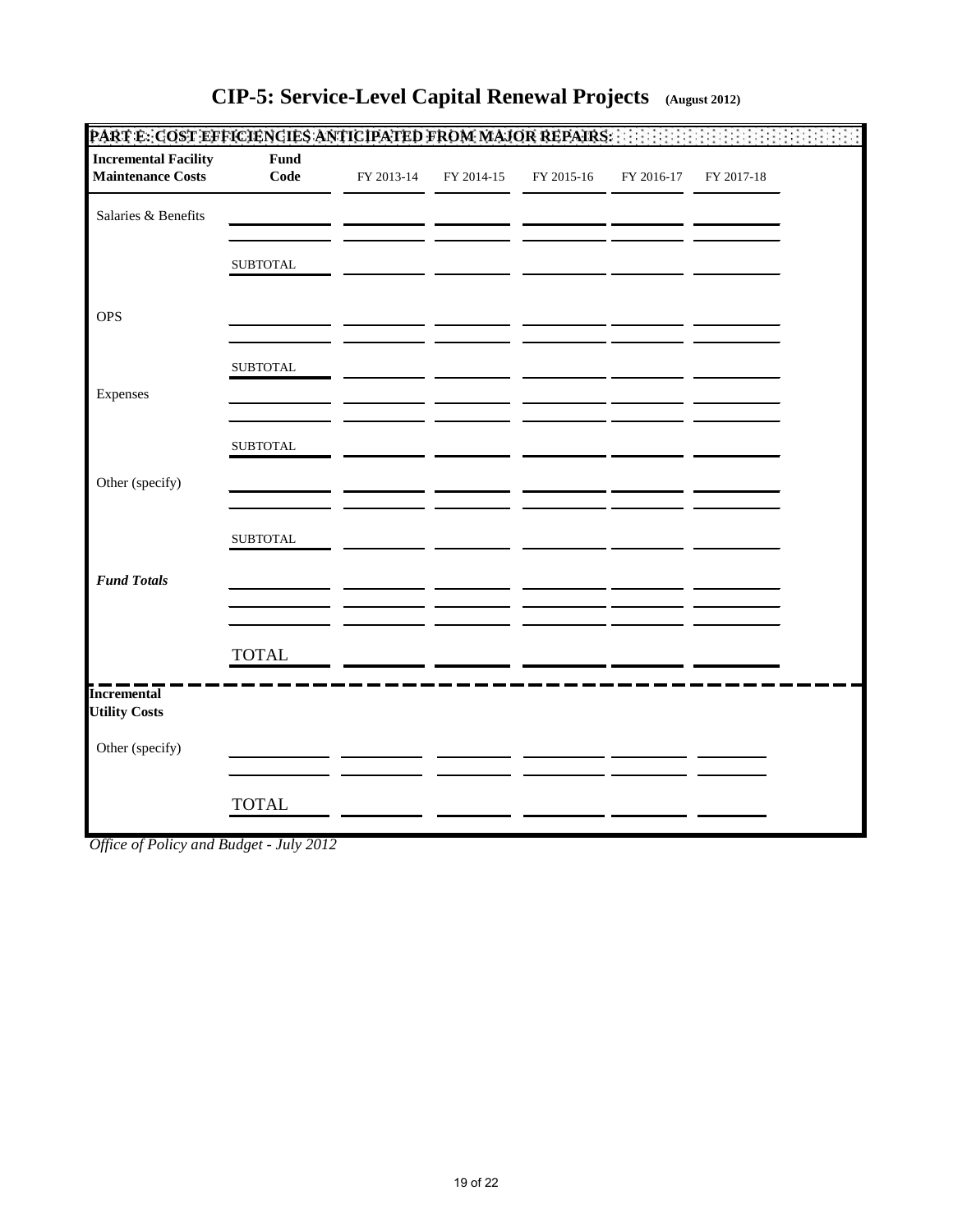|                                                                                                                                                                                                                                                                                                                                                                                                |                                                                                                                                        |                                      | Agency: Department of Veterans' Affairs : LAS/PBS Budget Entity Code:    |                                                        |                                                       | 50100100                                                     |                                                       |                         |  |  |  |
|------------------------------------------------------------------------------------------------------------------------------------------------------------------------------------------------------------------------------------------------------------------------------------------------------------------------------------------------------------------------------------------------|----------------------------------------------------------------------------------------------------------------------------------------|--------------------------------------|--------------------------------------------------------------------------|--------------------------------------------------------|-------------------------------------------------------|--------------------------------------------------------------|-------------------------------------------------------|-------------------------|--|--|--|
| Service:<br><b>Veterans' Homes</b>                                                                                                                                                                                                                                                                                                                                                             |                                                                                                                                        |                                      |                                                                          | Appropriation Category Code:                           | 080859                                                |                                                              |                                                       |                         |  |  |  |
|                                                                                                                                                                                                                                                                                                                                                                                                |                                                                                                                                        |                                      |                                                                          |                                                        | <b>Agency Priority:</b>                               | 1                                                            |                                                       |                         |  |  |  |
| Project Title:<br>Maintenance & Repair                                                                                                                                                                                                                                                                                                                                                         |                                                                                                                                        |                                      |                                                                          |                                                        | LRPP Narrative Page:                                  | 13                                                           |                                                       |                         |  |  |  |
| To be constructed by:                                                                                                                                                                                                                                                                                                                                                                          |                                                                                                                                        |                                      |                                                                          |                                                        |                                                       |                                                              |                                                       |                         |  |  |  |
| <b>Level of Aggregation:</b>                                                                                                                                                                                                                                                                                                                                                                   |                                                                                                                                        |                                      |                                                                          |                                                        |                                                       |                                                              |                                                       |                         |  |  |  |
| □ Institution/Campus (SUS/SBCC onl SVNH St. Augustine, Florida<br>$\Box$ Service<br><b>NAME</b>                                                                                                                                                                                                                                                                                                |                                                                                                                                        |                                      |                                                                          |                                                        |                                                       |                                                              |                                                       |                         |  |  |  |
| Major Repair Project? (Y/N) (If <u>Yes,</u> complete Parts A, D & E; if <u>No,</u> complete Parts A, B & C.)<br>No                                                                                                                                                                                                                                                                             |                                                                                                                                        |                                      |                                                                          |                                                        |                                                       |                                                              |                                                       |                         |  |  |  |
|                                                                                                                                                                                                                                                                                                                                                                                                | Critical Need? (Y/N) (If Yes, all funding must be requested in the first two fiscal years.)<br>No                                      |                                      |                                                                          |                                                        |                                                       |                                                              |                                                       |                         |  |  |  |
|                                                                                                                                                                                                                                                                                                                                                                                                |                                                                                                                                        |                                      | PART A: SYSTEM IDENTIFICATION                                            |                                                        |                                                       |                                                              |                                                       |                         |  |  |  |
| <b>BUILDING SYSTEM GROUP</b><br>Annual group request? _____                                                                                                                                                                                                                                                                                                                                    |                                                                                                                                        |                                      | CENTRAL UTILITY SYSTEM GROUP<br>Annual group request? _____              |                                                        |                                                       |                                                              | <b>CODE AND LICENSURE</b><br><b>CORRECTION GROUPS</b> |                         |  |  |  |
| $(BE)$ <sub>_______</sub><br>electrical<br>envelope<br>$(BX)$ <sub>_______</sub><br>interior                                                                                                                                                                                                                                                                                                   |                                                                                                                                        |                                      | cogeneration<br>cooling gen./distrib.                                    |                                                        | $(UG)$ <sub>_______</sub><br>$(UC)$ <sub>______</sub> |                                                              | Licensure<br>Annual request? _____                    | $(LC)$ <sub>_____</sub> |  |  |  |
| mechanical<br>plumbing                                                                                                                                                                                                                                                                                                                                                                         | electric distrib.<br>(BI)<br>$(BM)$ <sub>_____</sub><br>heating gen./distrib.<br>Life Safety<br>$(UL)$ <sub>________</sub><br>landfill |                                      |                                                                          |                                                        |                                                       |                                                              | Annual request? _____                                 | $(LS)$ <sub>_____</sub> |  |  |  |
| roof<br>site<br>special                                                                                                                                                                                                                                                                                                                                                                        | $(BR)$ <sub>______</sub><br>$(BG)$ <sub>______</sub><br>$(BD)$ _ X                                                                     |                                      | water treat./distrib.<br>waste treatment                                 |                                                        | $(US)$ <sub>_______</sub>                             |                                                              | Handicapped (LH) _____<br>Annual request? _____       |                         |  |  |  |
| structural                                                                                                                                                                                                                                                                                                                                                                                     | SPECIAL SYSTEM GROUP<br><b>CAMPUS SYSTEM GROUP</b><br>Annual group request? _____<br>Annual group request? _____                       |                                      |                                                                          |                                                        |                                                       |                                                              | Environmental (LE) _____<br>Annual request? _____     |                         |  |  |  |
|                                                                                                                                                                                                                                                                                                                                                                                                | storage tanks                                                                                                                          | energy conservation (SC <sub>X</sub> | $(BX)$ <sub>______</sub>                                                 | drainage/grounds<br>road system paving<br>other paving |                                                       | (CG)<br>$(CR)$ <sub>______</sub><br>$(CP)$ <sub>______</sub> |                                                       |                         |  |  |  |
| NOTE: If at least three systems or at least two groups are to be repaired in a single project, it is a MAJOR REPAIR and Part D<br>should be used. If three or more systems in a facility group are being repaired in separate projects within one group's general<br>capital renewal request, it is NOT a MAJOR REPAIR and you will answer YES to "annual request" and complete Parts B and C. |                                                                                                                                        |                                      |                                                                          |                                                        |                                                       |                                                              |                                                       |                         |  |  |  |
| <b>CODE AND LICENSURE CORRECTIONS:</b>                                                                                                                                                                                                                                                                                                                                                         |                                                                                                                                        |                                      | PART B: PROTECTED FINANCE PLAN FOR FACILITY GROUP REPAIRS. AND SPECIFIED |                                                        |                                                       |                                                              |                                                       |                         |  |  |  |
| Group/System                                                                                                                                                                                                                                                                                                                                                                                   |                                                                                                                                        | <b>Fund Code</b>                     | FY 2013-14                                                               | FY 2014-15                                             | FY 2015-16                                            | FY 2016-17                                                   | FY 2017-18                                            |                         |  |  |  |
| Building<br><b>Central Utility</b><br>Code &<br>Licensure                                                                                                                                                                                                                                                                                                                                      |                                                                                                                                        | 2692                                 | 75,000                                                                   | 100,000                                                | 100,000                                               | 100,000                                                      | 100,000                                               |                         |  |  |  |
| Special<br>Campus                                                                                                                                                                                                                                                                                                                                                                              |                                                                                                                                        |                                      | 10,000                                                                   |                                                        |                                                       |                                                              |                                                       |                         |  |  |  |
|                                                                                                                                                                                                                                                                                                                                                                                                |                                                                                                                                        | <b>TOTAL</b>                         | 85,000                                                                   | 100,000                                                | 100,000                                               | 100,000                                                      | 100,000                                               |                         |  |  |  |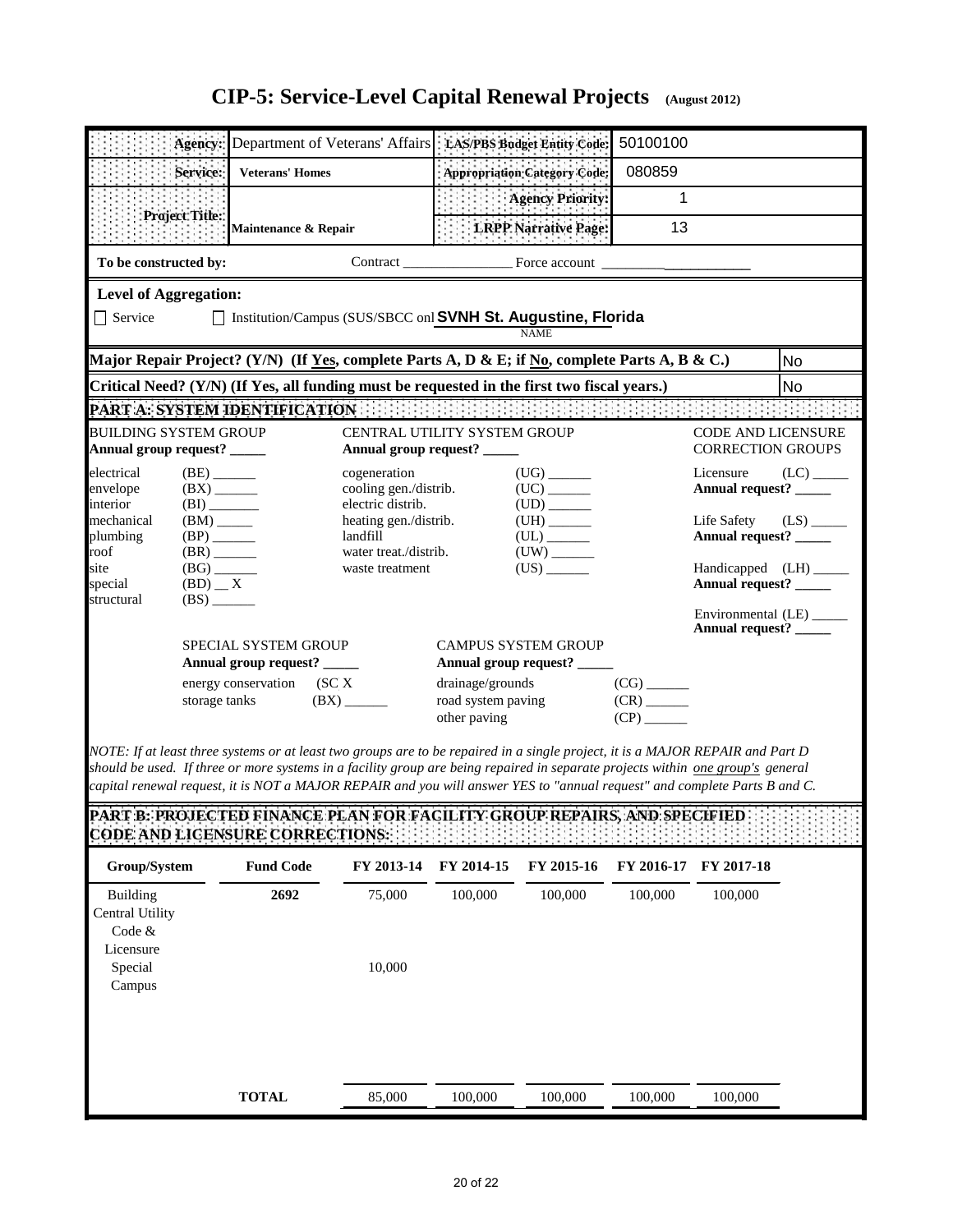| Project<br><b>Description</b>         | <b>DMS</b><br>Bldg.# | <b>Critical</b><br>Routine | FY 2013-14                                                                                                     | FY 2014-15 | FY 2015-16                    | FY 2016-17 FY 2017-18 |            |  |
|---------------------------------------|----------------------|----------------------------|----------------------------------------------------------------------------------------------------------------|------------|-------------------------------|-----------------------|------------|--|
| Special<br>energy                     | AO4823               |                            | 75,000<br>10,000                                                                                               | 100,000    | 100,000                       | 100,000               | 100,000    |  |
|                                       |                      |                            |                                                                                                                |            |                               |                       |            |  |
|                                       |                      |                            |                                                                                                                |            |                               |                       |            |  |
|                                       |                      |                            |                                                                                                                |            |                               |                       |            |  |
|                                       |                      |                            | PART D: SCHEDULE OF MAJOR REPAIRS AND COMPONENT FINANCING:<br>BUILDING / FACILITY IDENTIFICATION / DESCRIPTION |            |                               |                       |            |  |
|                                       |                      |                            |                                                                                                                |            |                               |                       | COUNTY     |  |
|                                       |                      |                            | LRPP NARRATIVE PAGE ON WHICH PROJECT IS DESCRIBED ___                                                          |            |                               |                       |            |  |
| <b>Schedule of Project Components</b> |                      |                            |                                                                                                                |            | <b>Estimated Expenditures</b> |                       |            |  |
| (Component/Fund Code)                 |                      |                            | FY 2013-14                                                                                                     | FY 2014-15 | FY 2015-16                    | FY 2016-17            | FY 2017-18 |  |
|                                       |                      |                            |                                                                                                                |            |                               |                       |            |  |
|                                       |                      |                            |                                                                                                                |            |                               |                       |            |  |
|                                       |                      |                            |                                                                                                                |            |                               |                       |            |  |
|                                       |                      |                            |                                                                                                                |            |                               |                       |            |  |
|                                       |                      |                            |                                                                                                                |            |                               |                       |            |  |
|                                       |                      |                            |                                                                                                                |            |                               |                       |            |  |
|                                       |                      |                            |                                                                                                                |            |                               |                       |            |  |
|                                       |                      |                            |                                                                                                                |            |                               |                       |            |  |
| Total: All Costs by Fund Code         |                      | <b>Fund Code</b>           | FY 2013-14                                                                                                     | FY 2014-15 | FY 2015-16                    | FY 2016-17            | FY 2017-18 |  |
|                                       |                      |                            |                                                                                                                |            |                               |                       |            |  |